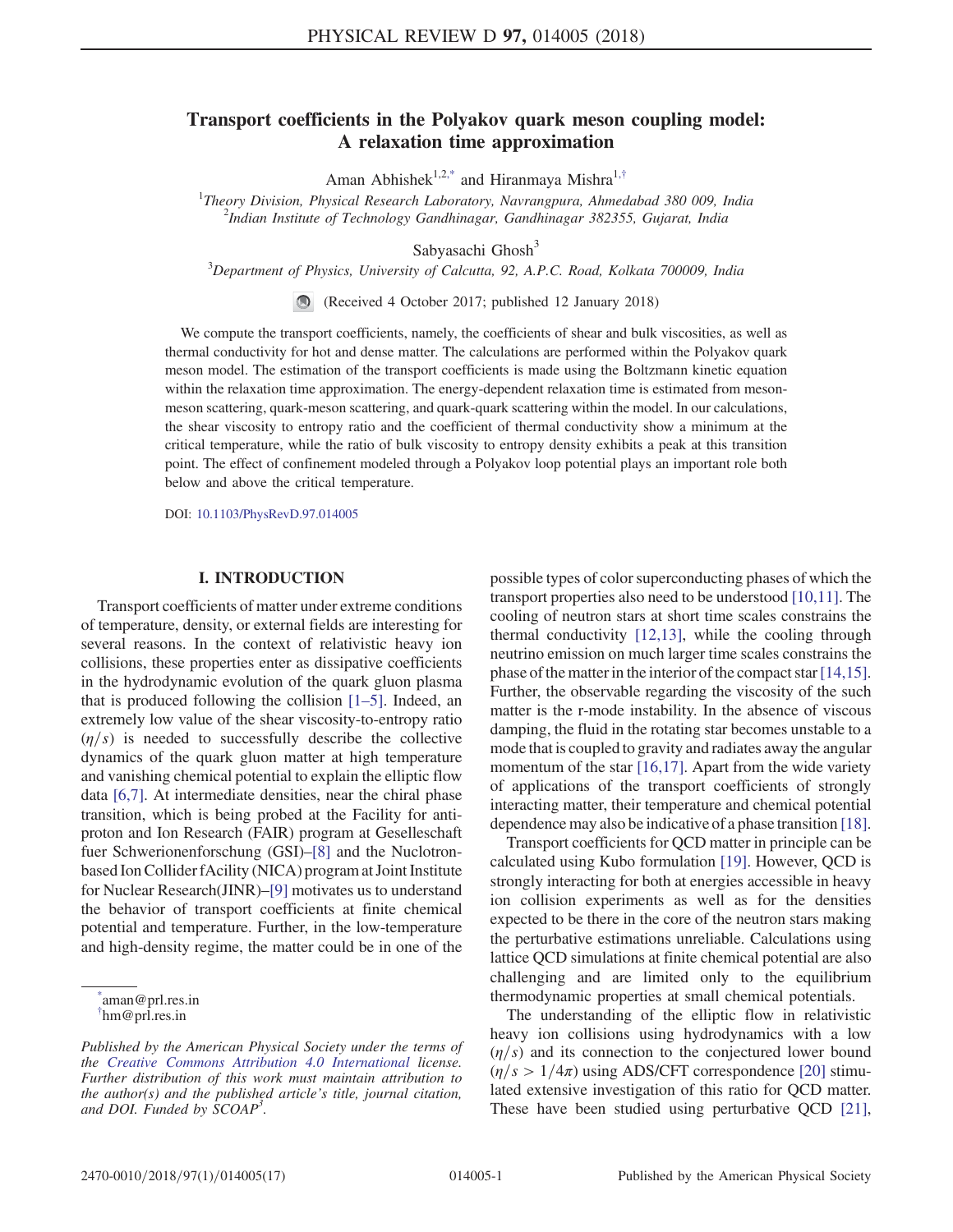transport simulations of the Boltzmann equation [\[22,23\]](#page-15-12), relaxation time approximation for solving the Boltzmann equations [24–[27\],](#page-15-13) and lattice simulation of QCD [\[28\]](#page-15-14). Most of these calculations have been performed at vanishing baryon density. The general variation of this ratio with temperature in most of these studies shows a minimum at the transition temperature. The numerical value of  $\eta$  at the minimum, however, differs by an order of magnitude. For example, near transition temperature, Refs. [\[29](#page-15-15)–33] have predicted  $\eta$  of order 0.001 GeV<sup>3</sup>,  $\eta = 0.002{\text -}0.003$  GeV<sup>3</sup>, while Ref. [\[34\]](#page-15-16) predicts a value of  $\eta \simeq 0.4 \text{ GeV}^3$ . Further, the behavior of  $\eta/s$  shows a monotonic decrease in the Nambu–Jona-Lasinio (NJL) model in Ref. [\[35\]](#page-15-17).

The bulk viscosity coefficient  $\zeta$  has also been estimated in various effective models as well as in lattice QCD. The rise of the bulk viscosity coefficient near the transition temperature has been observed in these effective models such as chiral perturbation theory [\[36\]](#page-16-0), quasiparticle models [\[37\],](#page-16-1) the linear sigma model [\[38\],](#page-16-2) and the Nambu–Jona-Lasinio model [\[24,25\].](#page-15-13) Large bulk viscosity of matter produced in relativistic heavy ion collisions can give rise to different interesting phenomenon such as cavitation where pressure vanishes and hydrodynamic description of evolution becomes invalid [\[39\]](#page-16-3). Here, again, the numerical values of the bulk viscosity coefficients vary widely from  $10^{-5}$  [\[40\]](#page-16-4) to  $10^{-2}$  GeV<sup>3</sup> [\[24\].](#page-15-13)

The other transport coefficient that is important at finite baryon density is the coefficient of thermal conductivity  $\lambda$  [\[41](#page-16-5)–43]. The effects of thermal conductivity in relativistic hydrodynamics have been discussed recently in Refs. [\[43,44\]](#page-16-6). This coefficient has been evaluated in various effective models like the Nambu–Jona-Lasinio model using the Green-Kubo approach [\[45\],](#page-16-7) relaxation time approximation [\[25\],](#page-15-18) and the instanton liquid model [\[46\].](#page-16-8) The results, however, vary over a wide range of values, with  $\lambda = 0.008$  GeV<sup>-2</sup> as in Ref. [\[31\]](#page-15-19) to  $\lambda \sim 10$  GeV<sup>-2</sup> as in Ref. [\[35\]](#page-15-17) for a range of temperatures (0.12 GeV  $< T <$ 0.17 GeV), which has been nicely tabulated in Ref. [\[47\].](#page-16-9)

We shall attempt here to estimate these transport coefficients within an effective model of strong interaction, the Polyakov loop extended quark meson (PQM) model. It has become quite popular during last few years due to its close relationship with the linear sigma model that captures the chiral symmetry breaking aspect while being in agreement with the lattice QCD results for thermodynamics at vanishing baryon density. The physics of confinement is taken care of at least partially by coupling the quark field to the Polyakov loops so that quark excitations are suppressed below the transition temperature. Let us note that the transport coefficients like bulk viscosity apart from the distribution functions also depend upon the bulk thermodynamic quantities like the velocity of sound. We wish to explore the effects of such nonperturbative properties on the transport coefficients.

The transport coefficients are evaluated within the relaxation time approximation of the Boltzmann equation. The relaxation time is calculated by evaluating the scattering rates of the particles in the model, namely, the quarks and pion and sigma mesons, with their respective mediumdependent masses. The scattering processes considered here are meson scatterings as considered in Ref. [\[38\],](#page-16-2) quark scattering through meson exchanges as in Refs. [\[24,25,35\]](#page-15-13) and quark-meson scattering. As we shall see in the following, each of these processes brings out distinct features for the transport coefficients. We would like to mention here that these coefficients have also been estimated using Kubo formulation through one-loop self-energies for quarks and mesons in a separate work [\[48\]](#page-16-10).

We organize the present investigation as follows. In the following section, we discuss the two-flavor PQM model thermodynamics. The reason is that the expressions for transport coefficients involve meson masses which are medium dependent. Further, some transport coefficients like the bulk viscosity involves bulk thermodynamical properties such as energy density, pressure and the velocity of sound. As the order parameters for chiral and confinement-deconfinement transitions are coupled, this leads to nontrivial relations for derivatives of the thermodynamic potential with respect to external parameters like chemical potential or temperature as the mean fields themselves are also medium dependent. Furthermore, the implicit dependence of these mean fields/order parameters are calculated here analytically to avoid possible numerical errors. In Sec. [III](#page-6-0), we give the expressions for the transport coefficients in terms of relaxation time and estimate them to finally give the results for these coefficients. We also compare them with the same obtained with alternate approaches like the NJL model so that the effects of the confinement-deconfinement transition modeled through the Polyakov loop potential are explicitly seen. Finally, we summarize and draw the conclusions of the present investigation in Sec. [IV.](#page-9-0)

### II. THERMODYNAMICS OF PQM MODEL

We shall adopt here an effective model that captures two important features of QCD, namely, chiral symmetry breaking and its restoration at high temperature and/ densities as well as the confinement-deconfinement transitions. Two such effective models have become popular recently—the Polyakov loop extended Nambu–Jona-Lasinio model and the PQM. These models are extensions, respectively, of the NJL model and linear sigma model that captures various aspects of chiral symmetry breaking pattern of strong interaction physics. Explicitly, the Lagrangian of the PQM model is given by [49–[53\]](#page-16-11)

<span id="page-1-0"></span>
$$
\mathcal{L} = \bar{\psi} (i\gamma^{\mu} D_{\mu} - m - g_{\sigma} (\sigma + i\gamma_{5} \tau \cdot \pi)) \psi \n+ \frac{1}{2} [\partial_{\mu} \sigma \partial^{\mu} \sigma + \partial_{\mu} \pi \partial^{\mu} \pi] - U_{\chi} (\sigma, \pi) - U_{P} (\phi, \bar{\phi}).
$$
\n(1)

In the above, the first term is the kinetic and interaction term for the quark doublet  $\psi = (u, d)$  interacting with the scalar ( $\sigma$ ) and the isovector pseudoscalar pion ( $\pi$ ) field. The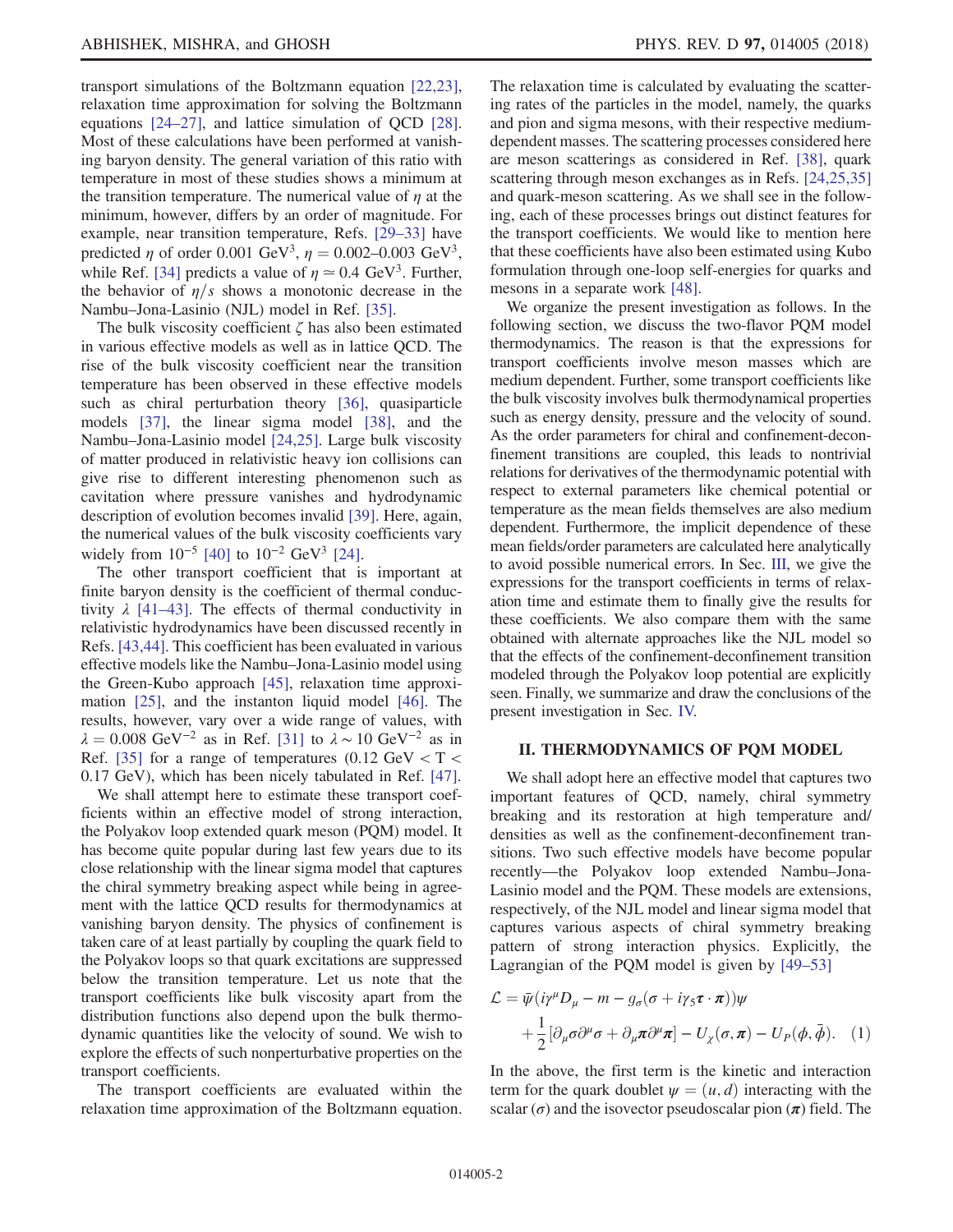scalar field  $\sigma$  and the pion field  $\pi$  together form an SU(2) isovector field. The quark field is also coupled to a spatially constant temporal gauge field  $A_0$  through the covariant derivative  $D_{\mu} = \partial_{\mu} - ieA_{\mu}$ ;  $A_{\mu} = \delta_{\mu 0}A_{\mu}$ .

<span id="page-2-0"></span>The mesonic potential  $U_{\gamma}(\sigma, \pi)$  essentially describes the chiral symmetry breaking pattern in strong interaction and is given by

$$
U_{\chi}(\sigma,\boldsymbol{\pi}) = \frac{\lambda}{4}(\sigma^2 + \boldsymbol{\pi}^2 - v^2)^2 - c\sigma.
$$
 (2)

The last term in the Lagrangian in Eq. [\(1\)](#page-1-0) is responsible for including the physics of color confinement in terms of a potential energy for the expectation value of the Polyakov loop  $\phi$  and  $\bar{\phi}$ , which are defined in terms of the Polyakov loop operator, which is a Wilson loop in the temporal direction,

$$
\mathcal{P} = P \exp\left(i \int_0^\beta dx_0 A_0(x_0, \mathbf{x})\right).
$$
 (3)

In the Polyakov gauge,  $A_0$  is time independent and is in the Cartan subalgebra, i.e.,  $A_0^a = A_0^3 \lambda_3 + A_0^8 \lambda_8$ . One can perform the integration over the time variable trivially as path ordering becomes irrelevant so that  $P(\mathbf{x}) = \exp(\beta A_0)$ . The Polyakov loop variable  $\phi$  and its Hermitian conjugate  $\bar{\phi}$  are defined as

$$
\phi(\mathbf{x}) = \frac{1}{N_c} \text{Tr} \mathcal{P}(\mathbf{x}) \quad \bar{\phi}(\mathbf{x}) = \frac{1}{N_c} \mathcal{P}^{\dagger}(\mathbf{x}). \tag{4}
$$

In the limit of heavy quark mass, the confining phase is center symmetric, and therefore  $\langle \phi \rangle = 0$ , while for the deconfined phase,  $\langle \phi \rangle \neq 0$ . Finite quark masses break this symmetry explicitly. The explicit form of the potential  $U_p(\phi, \phi)$  is not known from first principle calculations. The common strategy is to choose a functional form of the potential that reproduces the pure gauge lattice simulation thermodynamic results. Several forms of this potential have been suggested in the literature. We shall use here the polynomial parametrization [\[49\]](#page-16-11)

$$
U_P(\phi, \bar{\phi}) = T^4 \left[ -\frac{b_2(T)}{2} \bar{\phi} \phi - \frac{b_3}{2} (\phi^3 + \bar{\phi}^3) + \frac{b_4}{4} (\bar{\phi} \phi)^2 \right]
$$
(5)

with the temperature-dependent coefficient  $b_2$  given as

$$
b_2(T) = a_0 + a_1 \left(\frac{T_0}{T}\right) + a_2 \left(\frac{T_0}{T}\right)^2 + a_3 \left(\frac{T_0}{T}\right)^3. \quad (6)
$$

The numerical values of the parameters are

$$
a_0 = 6.75
$$
,  $a_1 = -1.95$ ,  
\n $a_2 = 2.625$ ,  $a_3 = -7.44$  (7)

$$
b_3 = 0.75, \qquad b_4 = 7.5. \tag{8}
$$

The parameter  $T_0$  corresponds to the transition temperature of Yang-Mills theory. However, for the full dynamical QCD, there is a flavor dependence on  $T_0(N_f)$ . For two flavors, we take it to be  $T_0(2) = 192$  MeV as in Ref. [\[49\]](#page-16-11).

The Lagrangian in Eq. [\(1\)](#page-1-0) is invariant under  $SU(2)_L \times$  $SU(2)_R$  transformation when the explicit symmetry breaking term  $c\sigma$  vanishes in the potential  $U_{\gamma}$  in Eq. [\(2\)](#page-2-0). The parameters of the potential  $U_{\chi}$  are chosen such that the chiral symmetry is spontaneously broken in the vacuum. The expectation values of the meson fields in vacuum are  $\langle \sigma \rangle = f_{\pi}$  and  $\langle \pi \rangle = 0$ . Here,  $f_{\pi} = 93$  MeV is the pion decay constant. The coefficient of the symmetry breaking linear term is decided from the partial conservation of the axial vector current as  $c = f_{\pi} m_{\pi}^2$ ,  $m_{\pi} = 138$  MeV, being the pion mass. Then, minimizing the potential, one has  $v^2 = f_{\pi}^2 - m_{\pi}^2/\lambda$ . The quartic coupling for the meson  $\lambda$  is determined from the mass of the sigma meson given as  $m_{\sigma}^2 = m_{\pi}^2 + 2\lambda f_{\pi}^2$ . In the present work, we take  $m_{\sigma} =$ 600 MeV, which gives  $\lambda = 19.7$ . The coupling  $g_{\sigma}$  is fixed here from the constituent quark mass in vacuum  $M_q = g_q f_\pi$ , which has to be about one-third of nucleon mass that leads to  $g_{\sigma} = 3.3$  [\[54\]](#page-16-12).

<span id="page-2-1"></span>To calculate the bulk thermodynamical properties of the system, we use a mean field approximation for the meson and the Polyakov fields while retaining the quantum and thermal fluctuations of the quark fields. The thermodynamic potential can then be written as

$$
\Omega(T,\mu) = \Omega_{\bar{q}q} + U_{\chi} + U_P(\phi, \bar{\phi}).\tag{9}
$$

The fermionic part of the thermodynamic potential is given as

$$
\Omega_{\bar{q}q} = -2N_f T \int \frac{d^3 p}{(2\pi)^3} \left[ \ln \left( 1 + 3(\phi + \bar{\phi}e^{-\beta \omega_{-}})e^{-\beta \omega_{-}} + e^{-3\beta \omega_{-}} \right) + \ln \left( 1 + 3(\phi + \bar{\phi}e^{-\beta \omega_{+}})e^{-\beta \omega_{+}} + e^{-3\beta \omega_{+}} \right) \right]
$$
(10)

modulo a divergent vacuum part. In the above,  $\omega_{\pm}$  =  $E_p \mp \mu$ , with the single particle quark/antiquark energy  $E_p = \sqrt{\mathbf{p}^2 + M^2}$ . The constituent quark/antiquark mass is defined to be

$$
M^2 = g^2_{\sigma}(\sigma^2 + \pi^2). \tag{11}
$$

The divergent vacuum part arises from the negative energy states of the Dirac sea. Using standard renormalization, it can be partly absorbed in the coupling  $\lambda$  and  $v^2$ .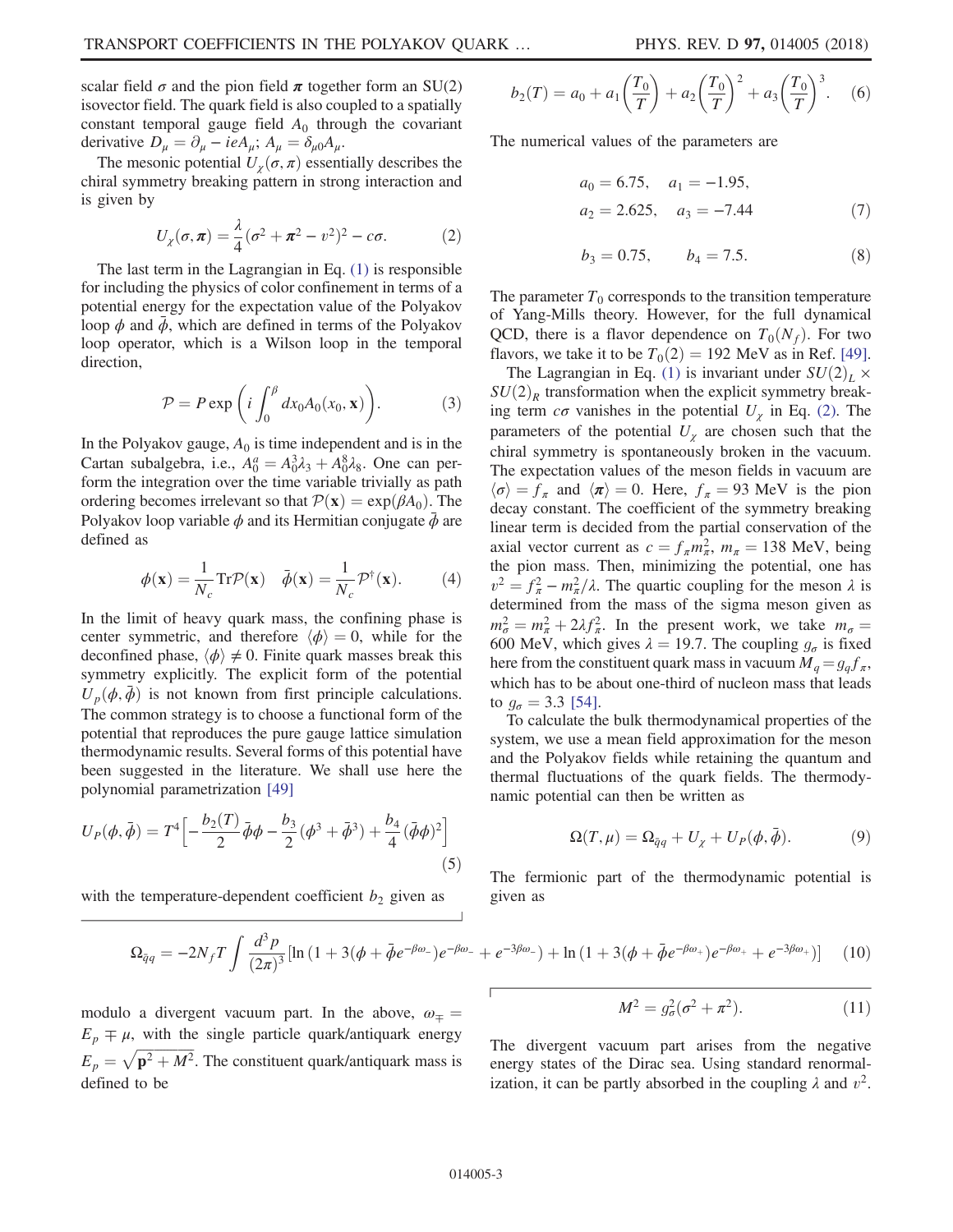However, a logarithmic correction from the renormalization scale remains, and we neglect it in the calculations that follow [\[54\].](#page-16-12)

The mean fields are obtained by minimizing  $\Omega$  with respect to  $\sigma$ ,  $\dot{\phi}$ ,  $\dot{\phi}$ , and  $\pi$ . Extremizing the effective potential with respect to the  $\sigma$  field leads to

$$
\lambda(\sigma^2 + \pi^2 - v^2) - c + g_\sigma \rho_s = 0, \qquad (12)
$$

<span id="page-3-0"></span>where the scalar density  $\rho_s = -\langle \bar{\psi}\psi \rangle$  is given by

$$
\rho_s = 6N_f g_\sigma \sigma \int \frac{d\mathbf{p}}{(2\pi)^3} \frac{1}{E_P} [f_-(\mathbf{p}) + f_+(\mathbf{p})]. \quad (13)
$$

In the above,  $f_{\mp}(\mathbf{p})$  are the distribution functions for the quarks and antiquarks given as

$$
f_{-}(\mathbf{p}) = \frac{\phi e^{-\beta\omega_{-}} + 2\bar{\phi}e^{-2\beta\omega_{-}} + e^{-3\beta\omega_{-}}}{1 + 3\phi e^{-\beta\omega_{-}} + 3\bar{\phi}e^{-2\beta\omega_{-}} + e^{-3\beta\omega_{-}}} \quad (14)
$$

and

$$
f_{+}(\mathbf{p}) = \frac{\bar{\phi}e^{-\beta\omega_{+}} + 2\phi e^{-2\beta\omega_{+}} + e^{-3\beta\omega_{+}}}{1 + 3\bar{\phi}e^{-\beta\omega_{+}} + 3\phi e^{-2\beta\omega_{+}} + e^{-3\beta\omega_{+}}}.
$$
 (15)

The condition  $\frac{\partial \Omega}{\partial \phi} = 0$  leads to

$$
T^{4}\left[-\frac{b_{2}}{2}\bar{\phi}-\frac{b_{3}}{2}\phi^{2}+\frac{b_{4}}{2}\bar{\phi}\phi\bar{\phi}\right]+I_{\phi}=0, \qquad (16)
$$

where

$$
I_{\phi} = \frac{\partial \Omega_{\bar{q}q}}{\partial \phi} = -6N_f T \int \frac{d\mathbf{p}}{(2\pi)^3}
$$
  
 
$$
\times \left[ \frac{e^{-\beta \omega_{-}}}{1 + 3\phi e^{-\beta \omega_{-}} + 3\bar{\phi} e^{-2\beta \omega_{-}} + e^{-3\beta \omega_{-}}}\right]
$$

$$
+ \frac{e^{-2\beta \omega_{+}}}{1 + 3\bar{\phi} e^{-\beta \omega_{+}} + 3\phi e^{-2\beta \omega_{+}} + e^{-3\beta \omega_{+}}}\right].
$$
 (17)

Similarly,  $\frac{\partial \Omega}{\partial \phi} = 0$  leads to

$$
T^4 \left[ -\frac{b_2}{2} \phi - \frac{b_3}{2} \bar{\phi}^2 + \frac{b_4}{2} \bar{\phi} \phi^2 \right] + I_{\bar{\phi}} = 0 \qquad (18)
$$

with

$$
I_{\bar{\phi}} = \frac{\partial \Omega_{\bar{q}q}}{\partial \bar{\phi}} = -6N_f T \int \frac{d\mathbf{p}}{(2\pi)^3}
$$
  
 
$$
\times \left[ \frac{e^{-2\beta\omega}}{1 + 3\phi e^{-\beta\omega} + 3\bar{\phi}e^{-2\beta\omega} + e^{-3\beta\omega} + \frac{e^{-\beta\omega_+}}{1 + 3\phi e^{-\beta\omega_+} + 3\bar{\phi}e^{-2\beta\omega_+} + e^{-3\beta\omega_+}} \right].
$$
 (19)

Finally, minimization of the effective potential with respect to  $\pi$  fields leads to

$$
\frac{\partial \Omega}{\partial \pi} = \lambda (\sigma^2 + \pi^2 - v^2) \pi + g \rho_{ps} = 0, \qquad (20)
$$

<span id="page-3-1"></span>where the pseudoscalar density can be expressed as

$$
\rho_{ps} = \langle \bar{q} \iota \gamma_5 \tau q \rangle
$$
  
=  $6N_f g_\sigma \pi \int \frac{d\mathbf{p}}{(2\pi)^3} \frac{1}{E_P} [f_{-}(\mathbf{p}) + f_{+}(\mathbf{p})].$  (21)

The  $\sigma$  and  $\pi$  masses are determined by the curvature of  $\Omega$ at the global minimum

$$
M_{\sigma}^{2} = \frac{\partial^{2} \Omega}{\partial \sigma^{2}}, \qquad M_{\pi_{i}}^{2} = \frac{\partial^{2} \Omega}{\partial \pi_{i}^{2}}.
$$
 (22)

<span id="page-3-2"></span>These equations lead to the masses for the  $\sigma$  and pions given as

$$
M_{\sigma}^2 = m_{\pi}^2 + \lambda (3\sigma^2 - f_{\pi}^2) + g_{\sigma}^2 \frac{\partial \rho_s}{\partial \sigma}
$$
 (23)

$$
M_{\pi}^2 = m_{\pi}^2 + \lambda(\sigma^2 - f_{\pi}^2) + g_{\sigma}^2 \frac{\partial \rho_{ps}}{\partial \pi}.
$$
 (24)

<span id="page-3-3"></span>Explicitly, using Eq. [\(13\)](#page-3-0),

$$
\frac{\partial \rho_s}{\partial \sigma} = \frac{6}{\pi^2} \int dp \, p^2
$$
\n
$$
\times \left[ \frac{g_\sigma p^2}{E(\mathbf{p})^3} (f_-(\mathbf{p}) + f_+(\mathbf{p})) + \frac{M}{E(\mathbf{p})} \left( \frac{\partial f_-}{\partial \sigma} + \frac{\partial f_+}{\partial \sigma} \right) \right].
$$
\n(25)

The derivatives of the distribution functions with respect to the scalar field  $\sigma$  are given as

$$
\frac{\partial f_{-}(\mathbf{p})}{\partial \sigma} = \frac{\beta g_{\sigma}^{2} \sigma}{E(\mathbf{p})} \left[ 3f_{-}^{2} - \frac{3e^{-3\beta\omega_{-}} + 4\bar{\phi}e^{-2\beta\omega_{-}} + \phi e^{-\beta\omega_{-}}}{1 + 3\phi e^{-\beta\omega_{-}} + 3\bar{\phi}e^{-2\beta\omega_{-}} + e^{-3\beta\omega_{-}}} \right]
$$
(26)

and

$$
\frac{\partial f_{+}}{\partial \sigma} = \frac{\beta g_{\sigma}^{2} \sigma}{E(\mathbf{p})} \left[ 3f_{+}^{2} - \frac{3e^{-3\beta\omega_{+}} + 4\phi e^{-2\beta\omega_{+}} + \bar{\phi}e^{-\beta\omega_{+}}}{1 + 3\bar{\phi}e^{-\beta\omega_{+}} + 3\phi e^{-2\beta\omega_{+}} + e^{-3\beta\omega_{+}}} \right].
$$
\n(27)

Similarly, using Eq. [\(21\),](#page-3-1)

$$
\frac{\partial \rho_{ps}}{\partial \pi} = \frac{6}{\pi^2} \int dp \frac{p^2}{E(\mathbf{p})} [f_{-}(\mathbf{p}) + f_{+}(\mathbf{p})]. \tag{28}
$$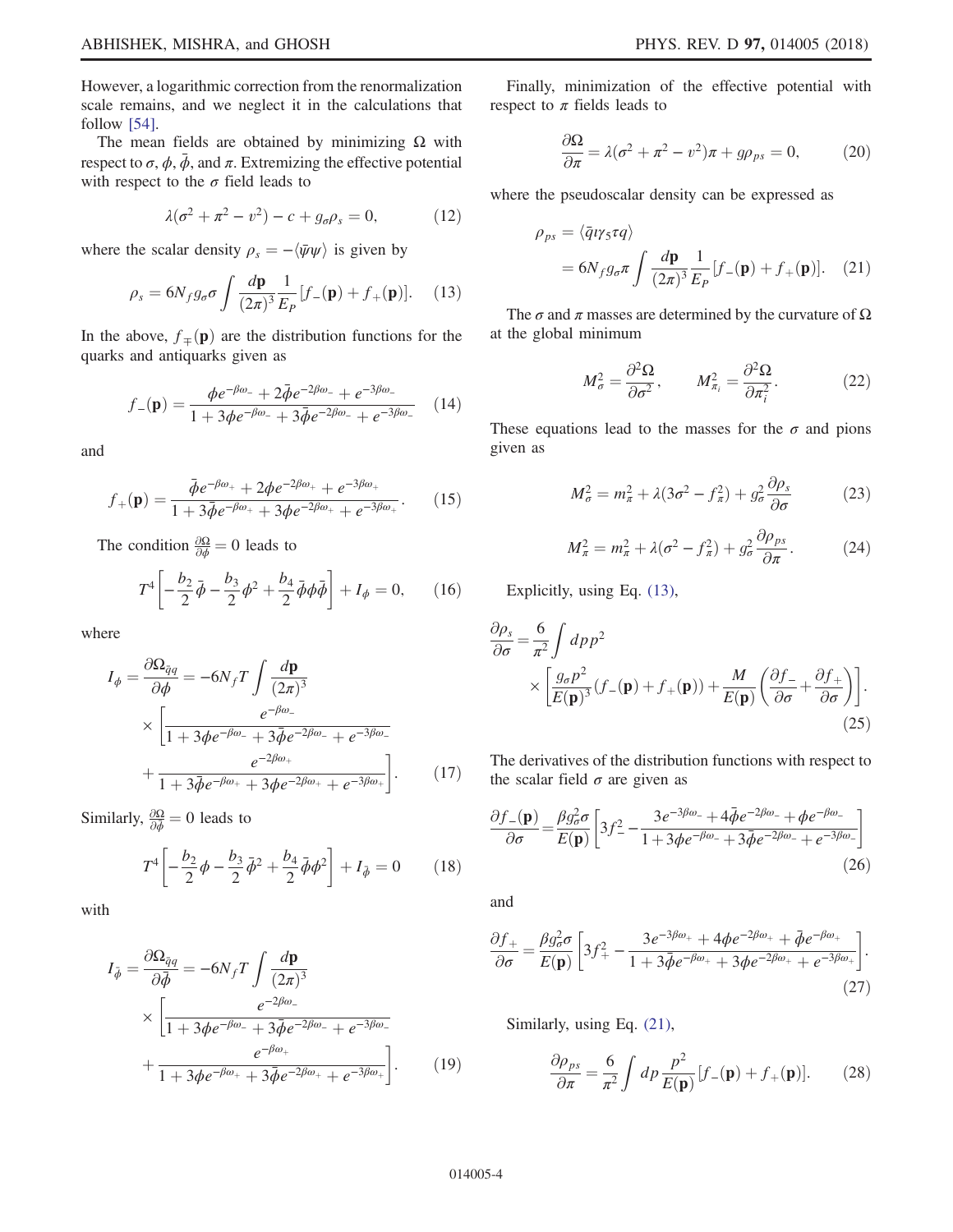<span id="page-4-0"></span>

FIG. 1. (a) Temperature dependence of the masses of constituent quarks (M) and pions ( $M_{\pi}$ ) and sigma mesons ( $M_{\sigma}$ ) and (b) the order parameters  $\sigma$  and  $\phi$  as a function of temperature for  $\mu = 0$  MeV.

In the above, we have set the expectation value of the pion field to be zero, i.e.,  $\pi = 0$ , so that the constituent quark mass is  $M^2 = g^2_{\sigma} \sigma^2$ .

The net quark density is given by

$$
n = -\frac{\partial \Omega}{\partial \mu} = \frac{6}{\pi^2} \int p^2 dp [f_{-}(\mathbf{p}) - f_{+}(\mathbf{p})] \qquad (29)
$$

The energy density  $\epsilon = \Omega - T\partial\Omega/\partial T + \mu \rho_q$  is given by

$$
\epsilon = \frac{6}{\pi^2} \int p^2 dp E(\mathbf{p})(f_{-}(\mathbf{p}) + f_{+}(\mathbf{p})) + U_{\chi} - 3U_P(\phi, \bar{\phi})
$$

$$
+ \frac{T^5}{2} \frac{db_2(T)}{dT} \bar{\phi} \phi.
$$
(30)

In Fig. [1\(a\)](#page-4-0), we have plotted the constituent quark mass and the meson masses as given in Eqs.  $(23)$  and  $(24)$  as a function of temperature for vanishing baryon density. In the chirally broken phase, the pion mass, being the mass of an approximate Goldstone mode, is protected and varies weakly with temperature. On the other hand, the mass of  $\sigma$ ,  $M_{\sigma}$ , which is approximately twice the constituent quark mass, M, drops significantly near the crossover temperature. At high temperature, being chiral partners, the masses of the  $\sigma$  and  $\pi$  mesons become degenerate and increase linearly with temperature. In Fig. [1\(b\),](#page-4-0) we have plotted the order parameters  $\sigma$  and  $\phi$  as a function of temperature for the vanishing quark chemical potential. We also note that for  $\mu = 0$  the order parameters  $\phi$  and  $\bar{\phi}$  are the same. Because of the approximate chiral symmetry, the chiral order parameter decreases with temperatures to small values but never vanishes. The Polyakov loop parameter, on the other hand, grows from  $\phi = 0$  at zero temperature to about  $\phi = 1$  at high temperatures. We might mention here that at very high temperature the value of the Polyakov loop parameter exceeds unity, the value in the infinite quark mass limit.

Next, in Fig. [2,](#page-4-1) we show the dependence of the trace anomaly  $(\epsilon - 3p)/T^4$  on temperature. The conformal symmetry is broken maximally at the critical temperature. Further, finite chemical potential enhances this breaking as it breaks scale symmetry explicitly. As we shall see later, this will have its implication on the bulk viscosity coefficients.

Next, to discuss critical behavior as well as to calculate different thermodynamic quantities, one has to take derivatives of the thermodynamic potential with respect to the mean fields as well as the parameters like temperature and the chemical potential. Vanishing of the first-order

<span id="page-4-1"></span>

FIG. 2. Temperature dependence of the scaled trace anomaly  $\frac{\epsilon-3p}{T^4}$ .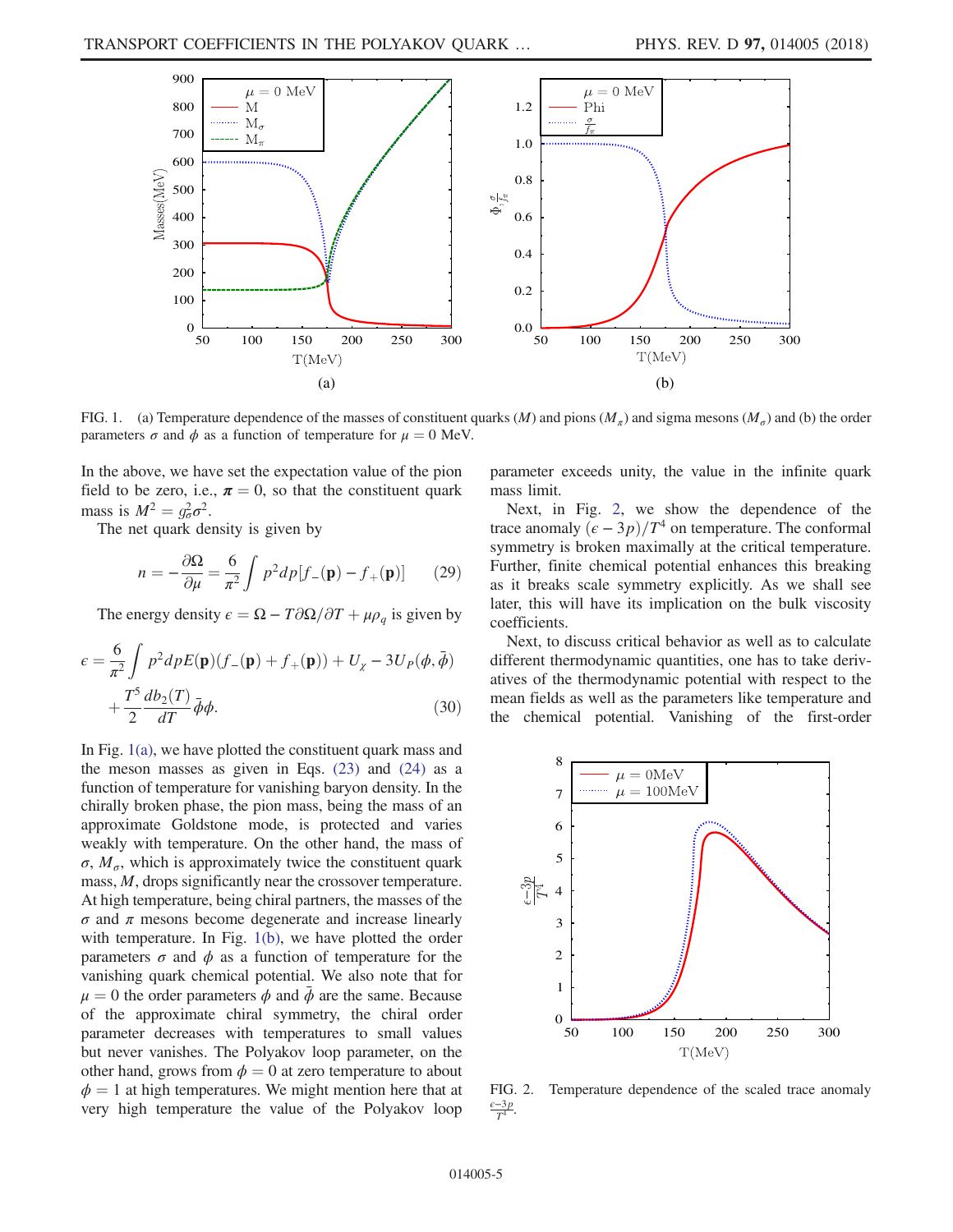<span id="page-5-1"></span>

FIG. 3. (a) Temperature derivative of the chiral order parameter  $\frac{d\sigma}{dT}$  and (b) Polyakov loop parameter  $\frac{d\phi}{dT}$  as a function of temperature.

derivatives of the thermodynamic potential with respect to the order parameters leads to the values of the order parameters satisfying the coupled gap equations as shown. However, to calculate many different thermodynamic quantities, one also has to take into account the implicit dependence of the order parameters on temperature as well as chemical potential. One can do a numerical differentiation of the order parameters after solving for them from the gap equation. However, this can be numerically less accurate, particularly for the higher-order derivatives. We shall use here a semianalytic approach to calculate the implicit contributions to the extent of taking the differentiation of the expressions analytically [\[55\].](#page-16-13) Only the values of the final expressions so obtained are computed numerically. For example, to calculate the derivative of the order parameter X,  $(X = \sigma, \phi, \bar{\phi})$  with respect to temperature is given by the equation

<span id="page-5-0"></span>
$$
\frac{\partial}{\partial T} \left( \frac{\partial \Omega}{\partial X} \right) + \frac{\partial}{\partial \sigma} \left( \frac{\partial \Omega}{\partial X} \right) \frac{d\sigma}{dT} + \frac{\partial}{\partial \phi} \left( \frac{\partial \Omega}{\partial X} \right) \frac{d\phi}{dT} \n+ \frac{\partial}{\partial \bar{\phi}} \left( \frac{\partial \Omega}{\partial X} \right) \frac{d\bar{\phi}}{dT} = 0.
$$
\n(31)

Thus, we have a matrix equation of the type  $\mathbf{A} \cdot \mathbf{Y} = \mathbf{B}$ , where A is the coefficient matrix of the variables  $\mathbf{Y} = (\frac{\mathbf{d}\sigma}{\mathbf{d}\mathbf{T}}, \frac{\mathbf{d}\phi}{\mathbf{d}\mathbf{T}}, \frac{\mathbf{d}\bar{\phi}}{\mathbf{d}\mathbf{T}})$  $\mathbf{T}$ , and **B** is the matrix of derivatives of the thermodynamic potential involving explicit dependence on temperature, i.e.,  $\mathbf{B} = (-\frac{\partial}{\partial \mathbf{T}}(-\frac{\partial \Omega}{\partial \sigma}, -\frac{\partial \Omega}{\partial \phi}, -\frac{\partial \Omega}{\partial \phi})^{\mathbf{T}})$ . These matrix equations can be solved using Cramer's rule. The coefficient matrix A is given by

$$
\mathbf{A} = \begin{bmatrix} \Omega_{\sigma\sigma} & \Omega_{\sigma\phi} & \Omega_{\sigma\bar{\phi}} \\ \Omega_{\phi\sigma} & \Omega_{\phi\phi} & \Omega_{\phi\bar{\phi}} \\ \Omega_{\bar{\phi}\sigma} & \Omega_{\bar{\phi}\phi} & \Omega_{\bar{\phi}\bar{\phi}} \end{bmatrix}
$$
(32)

with  $\Omega_{ab} = \frac{\partial^2 \Omega}{\partial a \partial b}$ , where a, b stand for  $\sigma$ ,  $\phi$  and  $\bar{\phi}$ . Similarly, to calculate the derivatives with respect to chemical potential, the coefficient matrix A remains the same, while the matrix B will involve derivatives of the thermodynamic potential involving explicit dependence on the chemical potential.

Solving Eq.  $(31)$  this way, we have plotted the derivatives of the order parameters in Fig. [3](#page-5-1). The critical temperature is defined by the position of the peaks of these derivatives of the order parameters. At zero chemical potential, this occurs at  $T_C \approx 176$  MeV. Let us note that at  $T_c$  the quark mass is  $m_a = g_\sigma \sigma = 134$  MeV, while the Polyakov loop variable  $\phi \sim 0.5$ . Thus, at the critical temperature, the effect of interaction is significant. As the chemical potential for the quarks increases, the critical temperature decreases. With finite chemical potential, the peaks also become sharper, and at higher chemical potential, the transition becomes a first-order one. The critical point within this model occurs at  $(T_c, \mu_c)$  =  $(155, 163)$  MeV.

The other thermodynamic quantity that enters into the transport coefficient calculation is the velocity of sound. The same at constant density is defined as

$$
c_s^2 = \left(-\frac{\partial P}{\partial \epsilon}\right)_n = \frac{s\chi_{\mu\mu} - \rho\chi_{\mu T}}{T(\chi_{TT}\chi_{\mu\mu} - \chi_{\mu T}^2)},\tag{33}
$$

where  $P$ , the pressure, is the negative of the thermodynamic potential given in Eq. [\(9\).](#page-2-1) Further,  $s = -\frac{\partial \Omega}{\partial T}$  is the entropy density, and the susceptibilities are defined as  $\chi_{xy} = -\frac{\partial^2 \Omega}{\partial x \partial y}$ . The velocity of sound shows a minimum near the crossover temperature as may be seen in Fig. [4.](#page-6-1) Within the model, at low temperature when the constituent quarks start contributing to the pressure, their contribution to the energy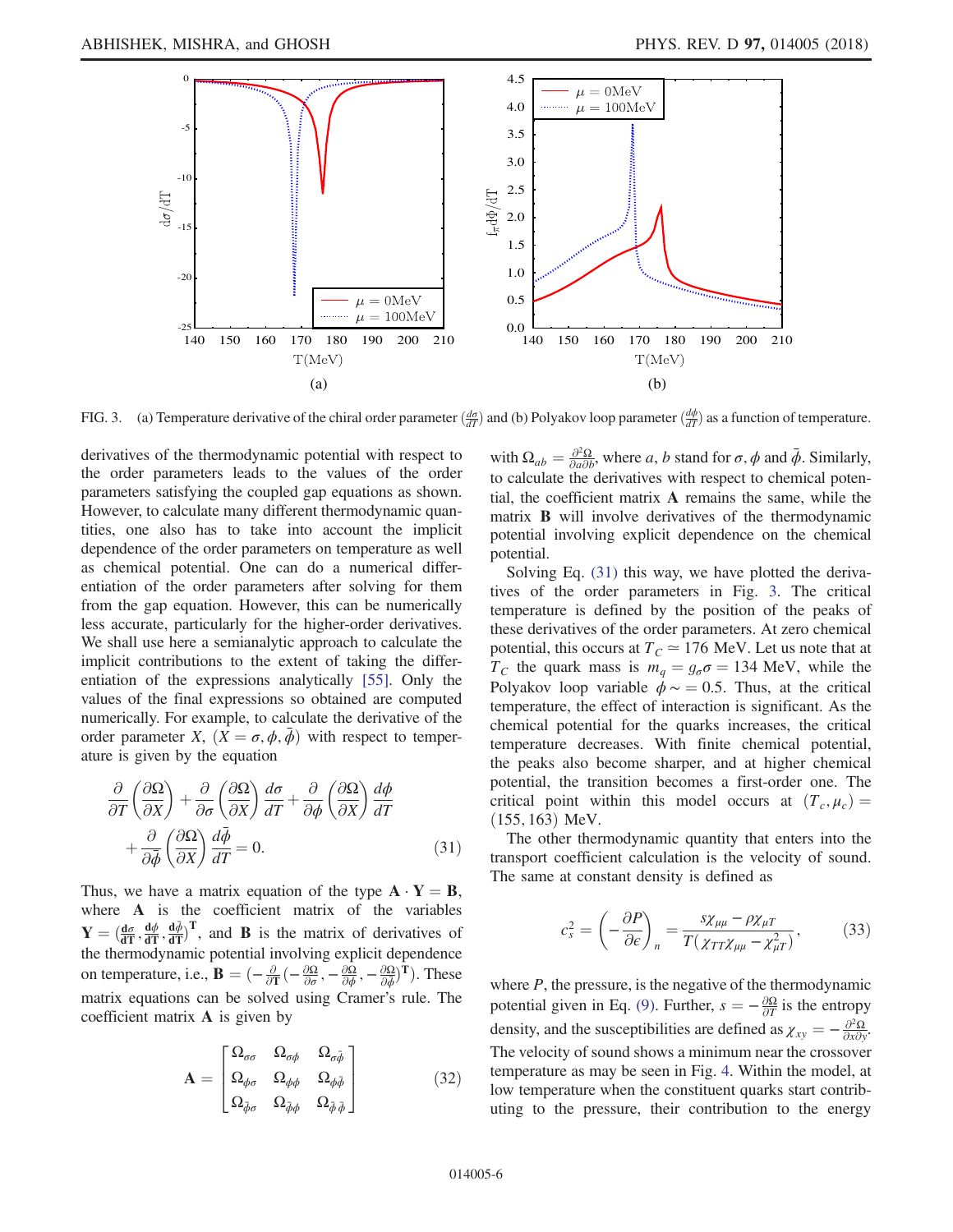<span id="page-6-1"></span>

FIG. 4. Temperature dependence of the velocity of sound at constant density.

density is significant compared to their contribution to the pressure, leading to decreasing behavior of the velocity of sound until the crossover temperature, beyond which it increases as the quarks become light and approach the massless limit of  $c_s^2 = \frac{1}{3}$ . Such a dip in the velocity of sound is also observed in lattice simulation [\[56\].](#page-16-14) As we shall observe later, this behavior will have important consequences for the behavior of bulk viscosity as a function of temperature. We might mention here that such a dip for the sound velocity was not observed for two-flavor NJL [\[25\]](#page-15-18). For the linear sigma model calculations, such a dip was observed only for a large sigma meson mass [\[38\]](#page-16-2).

## <span id="page-6-0"></span>III. TRANSPORT COEFFICIENTS IN RELAXATION TIME APPROXIMATION

<span id="page-6-2"></span>We shall attempt here to estimate the transport coefficients in the relaxation time approximation where the particle masses are medium dependent. Such attempts were made earlier for the  $\sigma$  model [\[38\]](#page-16-2) as well as in the NJL model to compute the shear and bulk viscosity coefficients. Such an approach was also made to estimate the viscosity coefficients of pure gluon matter [\[57\]](#page-16-15). In all these attempts, the expressions for the viscosity coefficients were derived for vanishing chemical potential. Several attempts were made to estimate these coefficients with finite chemical potential with different Ansätze. These expressions were put on firmer ground by deriving the expressions when there are mean fields and mediumdependent masses in a quasiparticle picture [\[58\]](#page-16-16). The resulting expressions for the transport coefficients were manifestly positive definite as they should be. These expressions were derived explicitly for the NJL model [\[25\]](#page-15-18). We use the same expressions here for the transport coefficients. The shear viscosity coefficient is given by

$$
\eta = \frac{1}{15T} \sum_{a} \int \frac{d\mathbf{p}}{(2\pi)^3} \frac{p_a^4}{E_a^2} \tau(E_a) f_a^0 (1 \pm f_a^0), \quad (34)
$$

where the sum is over all the different species contributing to the viscosity coefficients including the antiparticles and  $\tau^a$  is the energy-dependent relaxation time that we define in the following subsection. The coefficient of bulk viscosity is given by

<span id="page-6-3"></span>
$$
\zeta = \frac{1}{9T} \sum_{a} \int \frac{d\mathbf{p}}{(2\pi)^3} \frac{\tau^a}{E_a^2} f_a^0 (1 \pm f_a^0) \left[ \mathbf{p}^2 (1 - 3v_n^2) \right]
$$

$$
- 3v_n^2 \left( M^2 - TM \frac{dM}{dT} - \mu M \frac{dM}{d\mu} \right)
$$

$$
+ 3 \left( \frac{\partial P}{\partial n} \right)_e \left( M \frac{dM}{d\mu} - E_a t^a \right) \bigg]^2.
$$
(35)

<span id="page-6-4"></span>The thermal conductivity, on the other hand, is given by

$$
\lambda = \left(\frac{w}{nT}\right)^2 \sum_a \int \frac{d\mathbf{p}}{(2\pi)^3} \frac{\mathbf{p}^2}{3E_a^2} \tau_a(E_a) \left(t_a - \frac{nE_a}{w}\right)^2
$$
  
 
$$
\times f_a^0 (1 \pm f_a^0). \tag{36}
$$

In the above expressions,  $f_a^0$  is the equilibrium fermion/ boson distribution functions depending upon the statistics with  $(1 \pm f_a^0)$  being the Bose enhancement/Fermi suppression factors and  $t_a = +1, -1$ , and 0 for the quark, antiquark, and meson, respectively. Further,  $c_s^2 = \left(\frac{\partial p}{\partial \epsilon}\right)_n$  is the velocity of sound at constant density, and  $w = \epsilon + p$  is the enthalpy density.

### A. Relaxation time estimation—Meson scatterings

As may be noted, the expressions for the transport coefficients as in Eqs. [\(34\),](#page-6-2) [\(35\),](#page-6-3) and [\(36\)](#page-6-4) depend not only on bulk thermodynamic properties like energy density, pressure, and velocity of sound but also on the energydependent relaxation time  $\tau(E)$ . In the following, we shall first estimate the relaxation times involving meson exchanges similar to Ref. [\[38\]](#page-16-2).

Using the Lagrangian Eq. [\(1\),](#page-1-0) we calculate the relaxation time in the PQM model by taking into account the following scattering amplitudes with the corresponding matrix elements being given as

$$
M_{\sigma+\sigma\to\sigma+\sigma} = -6\lambda - 36\lambda^2 f_{\pi}^2
$$
  
 
$$
\times \left(\frac{1}{s - m_{\sigma}^2} + \frac{1}{t - m_{\pi}^2} + \frac{1}{u - m_{\pi}^2}\right) \tag{37}
$$

$$
M_{\pi+\sigma \to \pi+\sigma} = -2\lambda - 4\lambda^2 f_{\pi}^2
$$
  
 
$$
\times \left(\frac{3}{t - m_{\sigma}^2} + \frac{1}{u - m_{\pi}^2} + \frac{1}{s - m_{\pi}^2}\right) \tag{38}
$$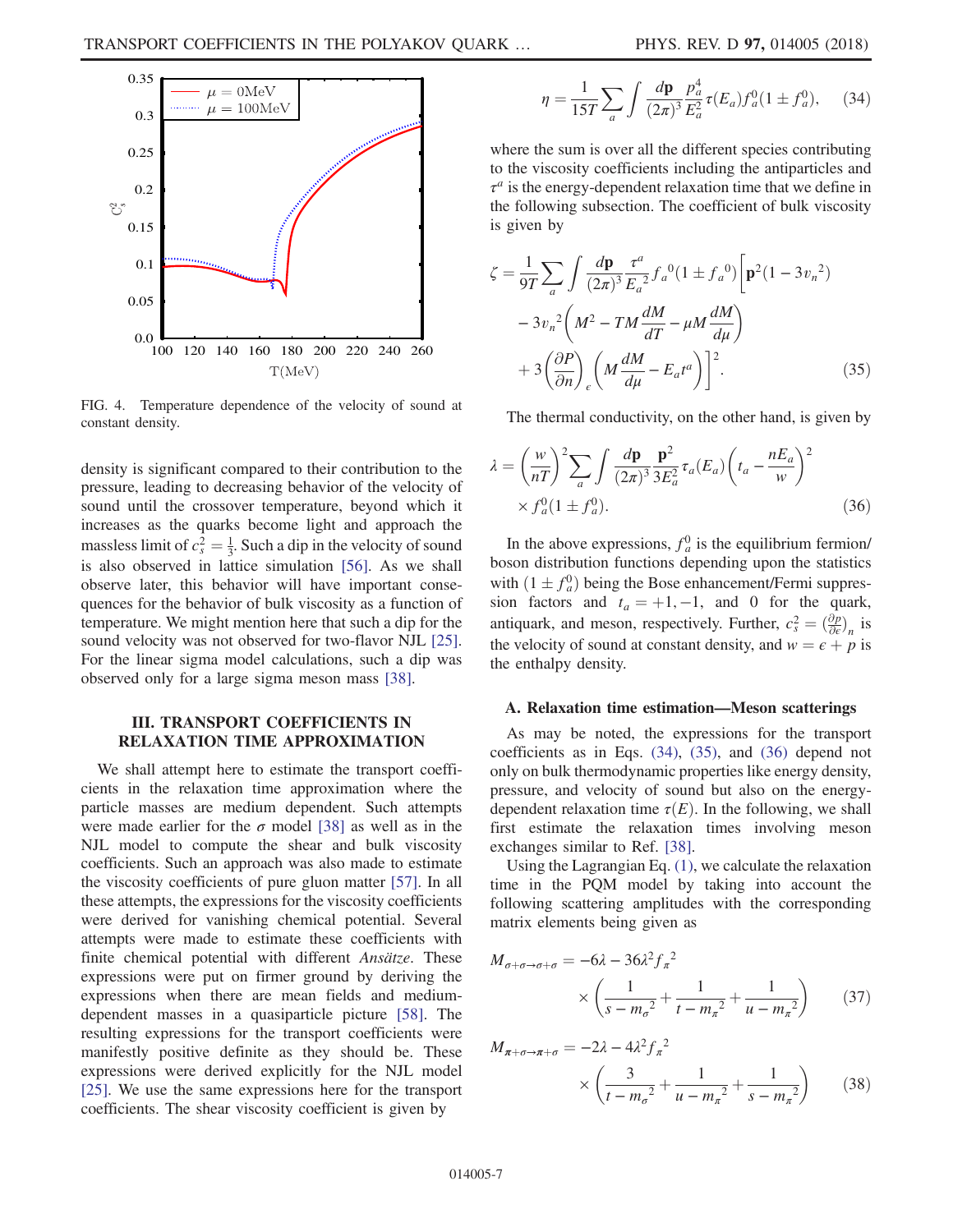$$
M_{\pi+\pi\to\pi+\pi} = -2\lambda \left(\frac{s-m_{\pi}^2}{s-m_{\sigma}^2} \delta_{ab}\delta_{cd} + \frac{t-m_{\pi}^2}{t-m_{\sigma}^2} \delta_{ac}\delta_{bd} + \frac{u-m_{\pi}^2}{u-m_{\sigma}^2} \delta_{ad}\delta_{bc}\right)
$$
(39)

$$
M_{\pi+\pi \to \sigma+\sigma} = -6\lambda - 4\lambda^2 f_{\pi}^2
$$
  
 
$$
\times \left(\frac{3}{s - m_{\sigma}^2} + \frac{1}{t - m_{\pi}^2} + \frac{1}{u - m_{\pi}^2}\right).
$$
 (40)

The terms involving the propagators yield divergent integrals due to the poles in the s and u channels, which is known in the literature [\[38\]](#page-16-2). To regulate these integrals, one can include a width for the mesons as evaluated in the next subsection [Eq. [\(54\)](#page-8-0)]. However, such a substitution violates crossing symmetry. Further, these terms are generated from the three-point vertices, which are not taken into account in the mean field approximation used in solving the gap equations and the resulting equation of state. Hence, to be consistent with the equation of state while maintaining crossing symmetry for the scattering amplitudes, we approximate the above scattering amplitudes by their limits when  $s, t$ , and  $u$  are taken to be infinity and the scattering amplitudes reduce to constants [\[38\]](#page-16-2). Thus, the scattering amplitudes essentially reduce to constants. This allows us to compare our results with the earlier work of Ref. [\[38\]](#page-16-2) and study the effect of the Polyakov loop and quarks within a similar approximation.

<span id="page-7-1"></span>The energy-dependent interaction frequency  $\omega_a(E_a)$  for the particle species  $a$  arising from a scattering process  $a, b \rightarrow c, d$ , which is also the inverse of the energydependent relaxation time  $\tau(E_a)$ , is given by, with  $d\Gamma_i =$  $\frac{d\mathbf{p}_i}{2E_i(\mathbf{p})(2\pi)^3}$  [\[25\],](#page-15-18)

$$
\omega(E_a) \equiv \tau(E_a)^{-1} = \sum_b \int d\Gamma_b f_b^0 W_{ab}(s). \tag{41}
$$

In the above, the summation is over all the particles except the species  $a$  with  $a, b$  as the initial state.

The quantity  $W_{ab}$  is dimensionless and Lorentz invariant, and depends only on the Mandelstam variable s and is given by

$$
W_{ab}(s) = \frac{1}{1 + \delta_{ab}} \int d\Gamma_c d\Gamma_d (2\pi)^4 \delta^4 (p_a + p_b - p_c - p_d)
$$
  
 
$$
\times |M|^2 (1 + f_c)(1 + f_d). \tag{42}
$$

In the above, we have included the Bose enhancement factors for the meson scattering. The quantity  $W_{ab}(s)$  is related to the cross section by noting that, with  $t$  as the Mandelstam variable  $t = (p_a - p_c)^2$ ,

$$
\frac{d\sigma}{dt} = \frac{1}{64\pi s} \frac{1}{p_{ab}^2} |M|^2,\tag{43}
$$

where  $p_{ab}(s) = 1/(2\sqrt{s})\sqrt{\lambda(s, m_a^2, m_b^2)}$ , and the kinematic function  $\lambda(x, y, z) = x^2 + y^2 + z^2 - 2xy - 2yz$  $2zx$  is the magnitude of the 3-momentum of the incoming particle in the c.m. frame. In the c.m. frame, using the energy momentum–conserving delta function and integrating over the final momenta, we have

<span id="page-7-0"></span>
$$
W_{ab}(s) = \frac{4\sqrt{s}p_{ab}(s)}{1+\delta_{ab}} \int_{t_{\min}}^{t_{\max}} dt \left(\frac{d\sigma}{dt}\right)
$$

$$
\times (1+f_c(E_c))(1+f_d(E_d)), \qquad (44)
$$

where

$$
t_{\text{max,min}} = m_a^2 + m_c^2 - \frac{1}{2s} (s + m_a^2 - m_b^2)(s + m_c^2 - m_d^2)
$$
  

$$
\pm \frac{1}{2s} \sqrt{\lambda(s, m_a^2, m_b^2)\lambda(s, m_c^2, m_d^2)}.
$$

In the limit of constant  $|M|^2$ , Eq. [\(44\)](#page-7-0) reduces to

$$
W_{ab}(s) = \frac{1}{1 + \delta_{ab}} \frac{|M|^2}{16\pi \sqrt{s} p_{ab}} (t_{\text{max}} - t_{\text{min}})(1 + f_c(E_c))
$$
  
× (1 + f<sub>d</sub>(E<sub>d</sub>)), (45)

<span id="page-7-3"></span>and the transition frequency or the inverse relaxation time is given as

$$
\omega(E_a) \equiv \tau(E_a)^{-1} = \frac{1}{256\pi^3 E_a} \int_{m_b}^{\infty} dE_b \sqrt{E_b^2 - m_b^2} f(E_b) |M|^2
$$

$$
\times \int_{-1}^{1} \frac{dx}{1 + \delta_{ab}} \frac{1}{p_{ab}\sqrt{s}} (t_{\text{max}} - t_{\text{min}}). \tag{46}
$$

In the above,

$$
s = 2E_a E_b \bigg( 1 + \frac{m_a^2 + m_b^2}{2E_a E_b} - \frac{p_a p_b}{E_a E_b} x \bigg).
$$

To calculate, e.g., the  $\pi^+$  relaxation time ( $\tau_{\pi^+}$ ), we consider the scattering processes  $\pi^+ + \pi^i \rightarrow \pi^+ + \pi^i$  ( $i = +, -, 0$ ) and  $\pi^+ + \sigma \rightarrow \pi^+ + \sigma$ .

<span id="page-7-2"></span>To get an order of magnitude of the average relaxation time, one can also calculate an energy-averaged mean interaction frequency for a given species as  $\bar{\omega}_a \equiv \bar{\tau}_a^{-1}$  as

$$
\bar{\omega}_a = \frac{1}{n_a} \int \frac{d\mathbf{p}}{(2\pi)^3} \omega_a(E_a) f_a(E_a), \tag{47}
$$

with

$$
n_a = \int \frac{d\mathbf{p}}{(2\pi)^3} f_a(E_a). \tag{48}
$$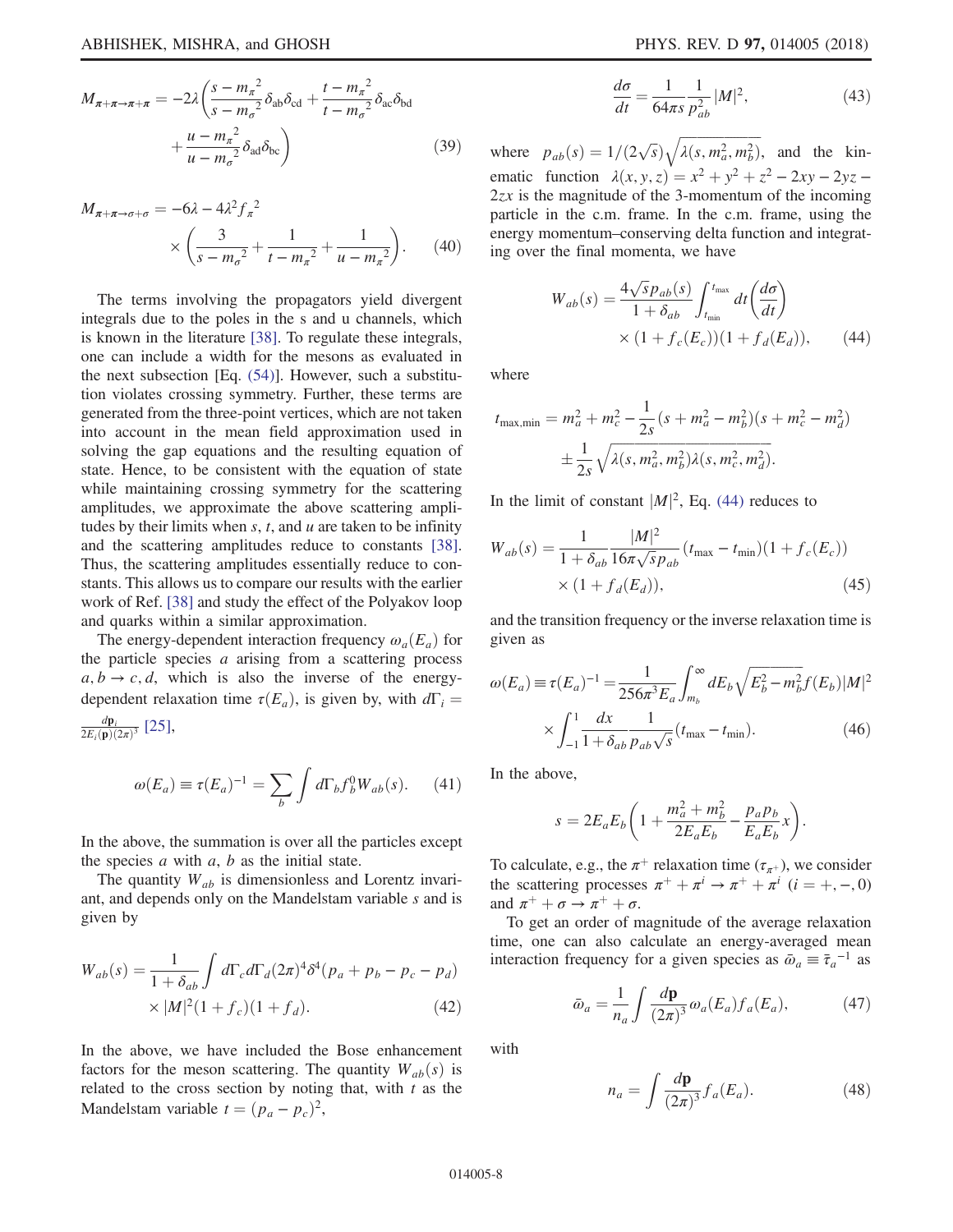### B. Relaxation time estimation—Quark scatterings

We next consider the quark scattering within the model through the exchange of pion and sigma meson resonances. The approach is similar to Refs. [\[25,35,59\]](#page-15-18) performed within the NJL model to estimate the corresponding relaxation time for the quarks and antiquarks. The transition frequency is again given by Eq. [\(41\),](#page-7-1) with the corresponding  $W_{ab}$  given as

$$
W_{ab}^{q}(s) = \frac{2\sqrt{s(s-4m^{2})}}{1+\delta_{ab}} \int_{t_{\min}}^{0} dt \left(\frac{d\sigma}{dt}\right) \left(1 - f_{c}\left(\frac{\sqrt{s}}{2}, \mu\right)\right) \times \left(1 - f_{d}\left(\frac{\sqrt{s}}{2}, \mu\right)\right),
$$
\n(49)

where

$$
\frac{d\sigma}{dt} = \frac{1}{16\pi s (s - 4m^2)} \frac{1}{p_{ab}^2} |\bar{M}|^2,
$$
 (50)

with the corresponding suppression factors appropriate for fermions. For the quark scatterings, in the present case for two flavors, we consider the following scattering processes:

$$
u\bar{u} \rightarrow u\bar{u}, \qquad u\bar{d} \rightarrow u\bar{d}, \qquad u\bar{u} \rightarrow d\bar{d},
$$
  
\n
$$
uu \rightarrow uu, \qquad ud \rightarrow ud, \qquad \bar{u}\bar{u} \rightarrow \bar{u}\bar{u},
$$
  
\n
$$
\bar{u}\bar{d} \rightarrow \bar{u}\bar{d}, \qquad d\bar{d} \rightarrow d\bar{d}, \qquad d\bar{d} \rightarrow u\bar{u},
$$
  
\n
$$
d\bar{u} \rightarrow d\bar{u}, \qquad dd \rightarrow dd, \qquad \bar{d}\bar{d} \rightarrow \bar{d}\bar{d}.
$$

One can use i-spin symmetry, charge conjugation symmetry, and crossing symmetry to relate the matrix element square for the above 12 processes to get them related to one another, and one has to evaluate only two independent matrix elements to evaluate all the 12 processes. We choose these, as in Ref. [\[59\],](#page-16-17) to be the processes  $u\bar{u} \rightarrow u\bar{u}$  and  $u\bar{d} \rightarrow u\bar{d}$  and use the symmetry conditions to calculate the rest. We note, however, that, while the matrix elements are related, the thermal-averaged rates are not, as they involve also the thermal distribution functions for the initial states as well as the Pauli blocking factors for the final states. We also write down the square of the matrix elements for these two processes explicitly [\[25,59\]:](#page-15-18)

$$
|\bar{M}_{u\bar{u}\to u\bar{u}}|^2 = g_{\sigma}^4 \bigg[ s^2 |D_{\pi}(\sqrt{s}, 0)|^2 + t^2 |D_{\pi}(0, \sqrt{-t})|^2 (s - 4m^2)^2 |D_{\sigma}(\sqrt{s}, 0)|^2 + (t - 4m^2)^2 |D_{\sigma}(0, \sqrt{-t})|^2
$$
  
+ 
$$
\frac{1}{N_c} \text{Re}(stD_{\pi}^*(\sqrt{s}, 0) D_{\pi}(0, \sqrt{-t}) + s(4m^2 - t) D_{\pi}^*(\sqrt{s}, 0) D_{\sigma}(0, \sqrt{-t})
$$
  
+ 
$$
t(4m^2 - s) D_{\pi}(0, \sqrt{-t}) D_{\sigma}^*(\sqrt{s}, 0) + (4m^2 - s)(4m^2 - t) D_{\sigma}(0, \sqrt{-t}) D_{\sigma}^*(\sqrt{s}, 0)) \bigg].
$$
 (51)

Similarly, the same for the process  $u\bar{d} \rightarrow u\bar{d}$  is given as [\[59\]](#page-16-17)

$$
|\bar{M}_{u\bar{d}\to u\bar{d}}|^2 = g_{\sigma}^4 \bigg[ 4s^2 |D_{\pi}(\sqrt{s}, 0)|^2 + t^2 |D_{\pi}(0, \sqrt{-t})|^2 (s - 4m^2)^2 |D_{\sigma}(\sqrt{s}, 0)|^2 + (t - 4m^2)^2 |D_{\sigma}(0, \sqrt{-t})|^2
$$
  
+ 
$$
\frac{1}{N_c} \text{Re}(-2st D_{\pi}^*(\sqrt{s}, 0) D_{\pi}(0, \sqrt{-t}) + 2s(4m^2 - t) D_{\pi}^*(\sqrt{s}, 0) D_{\sigma}(0, \sqrt{-t})) \bigg].
$$
 (52)

<span id="page-8-1"></span>The meson propagators  $D_a(\sqrt{s}, 0)$ ,  $(a = \sigma, \pi)$  are given by

$$
D_a(\sqrt{s}, \mathbf{0}) = \frac{i}{s - M_a^2 - iIm\Pi_{M_a}(\sqrt{s}, \mathbf{0})}.
$$
 (53)

<span id="page-8-0"></span>In the above, the masses of the mesons are given by Eqs. [\(23\)](#page-3-2) and [\(24\)](#page-3-3) determined by the curvature of the thermodynamic potential. Further, in Eq. [\(53\)](#page-8-1),  $Im \Pi(\sqrt{s}, 0)$ , which is related to the width of the resonance as  $\Gamma_a = Im \Pi_a / M_a$ , is given as [\[59\]](#page-16-17)

$$
Im\Pi_a(\omega, \mathbf{0}) = \theta(\omega^2 - 4m^2) \frac{N_c N_f}{8\pi \omega} (\omega^2 - \epsilon_a^2) \sqrt{\omega^2 - 4m^2}
$$
  
 
$$
\times (1 - f_{-}(\omega) - f_{+}(\omega)), \tag{54}
$$

with  $\epsilon_a = 0$  for pions and  $\epsilon_a = 2m$  for sigma mesons.

With the squared matrix elements for the quark scatterings given as above, the transition frequency for the quark of a given species is

$$
\omega_q(E_a) = \frac{1}{2E_a} \int d\pi_b f(E_b) W_{ab}^q.
$$
 (55)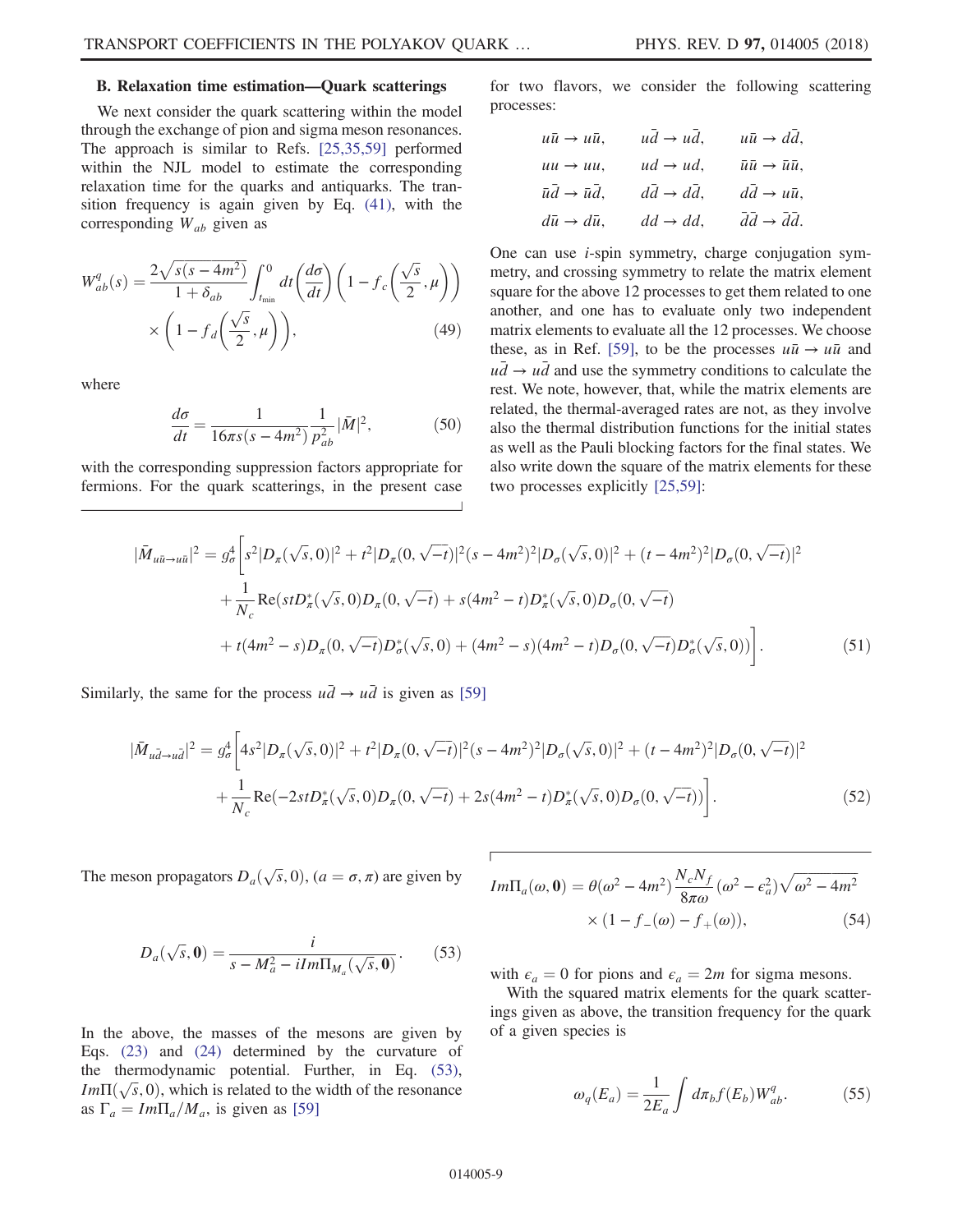### C. Quark pion scattering and relaxation time

Next, we compute the contribution of quark meson scattering to the relaxation times for both mesons as well as quarks. One can argue that the dominant contribution comes from pions as their number is large compared to the sigma mesons both below and above  $T_c$ . Therefore, in the following, we consider the quark pion scattering only. The Lorentz-invariant scattering matrix element can be written as  $\bar{U}(p_2)T_{ba}U(p_1)$ , with  $\bar{U}U=2m_q$  and with  $p_1$ ,  $p_2$  denoting the initial and final the quark momenta, respectively, and  $q_1$  and  $q_2$ , being the momenta of the pions,

$$
T_{ba} = \delta_{ba} \frac{1}{2} (q_1 + q_2)^\mu \gamma_\mu (\delta_{ab} B^{(+)} + i \epsilon_{abc} \tau_c B^{(-)}), \qquad (56)
$$

<span id="page-9-2"></span>where

$$
B^{(+)} = g_{\sigma}^{2} \left( \frac{1}{u - m_{q}^{2}} - \frac{1}{s - m_{q}^{2}} \right), \tag{57}
$$

<span id="page-9-3"></span>and

$$
B^{(-)} = -g_{\sigma}^{2} \left( \frac{1}{u - m_{q}^{2}} + \frac{1}{s - m_{q}^{2}} \right). \tag{58}
$$

Averaging over the spin and isospin factors, the matrix element square for the quark pion scattering is given by

$$
|\bar{M}|^2 = \frac{g_\sigma^4}{6}((s-u)^2 - t(t-4m_\pi^2))(3B_+^2 + 2B_-^2). \quad (59)
$$

<span id="page-9-1"></span>The corresponding transition frequency is given by

$$
\omega_{q\pi}(E_a) = \frac{1}{2E_a} \int d\pi_b f(E_b) W_{ab}^{(q-\pi)}, \tag{60}
$$

where

$$
W_{ab}^{(q-\pi)} = \frac{1}{8\pi} \times \frac{1}{2\sqrt{sp_0}} \int dt |\bar{M}_{q-\pi}|^2 (1 - f_q)(1 + f_\pi). \tag{61}
$$

In the above,  $p_0^2 = (s + m_q^2 - m_\pi^2)^2 / (4s) - m_q^2$ . The scattering will contribute to both the quark relaxation time as well as to the pion relaxation time using Eq. [\(60\)](#page-9-1) with appropriate modification for the initial state.

Let us note that there are poles in the u channel in the quark pion scattering term beyond the critical temperature when the pion mass becomes larger than the quark mass. However, this is taken care of once we include the imaginary part of the quark self-energy in the propagators for the quarks in the calculation of the amplitude in Eqs. [\(57\)](#page-9-2) and [\(58\)](#page-9-3). The quark self-energy due to scattering with mesons can be written as [\[30\]](#page-15-20)

<span id="page-9-4"></span>
$$
\Sigma(p_0, \mathbf{p}) = m\Sigma_0 + \gamma \cdot \mathbf{p}\Sigma_3 - \gamma_0 p_0 \Sigma_4 \tag{62}
$$

so that the quark propagators get modified as

$$
S(p_0, \mathbf{p}) = \frac{1}{p - m - \Sigma}
$$
  
= 
$$
\frac{m(1 + \Sigma_0) + \gamma_0 p_0 (1 + \Sigma_4) - \gamma \cdot \mathbf{p} (1 + \Sigma_3)}{p_0^2 (1 + \Sigma_4)^2 - \mathbf{p}^2 (1 + \Sigma_3)^2 - m^2 (1 + \Sigma_0)^2}.
$$
 (63)

The imaginary part of the dimensionless  $\Sigma_i$ , ( $j = 0, 3, 4$ ), is given as

Im
$$
\Sigma_j(p_0, \mathbf{p}) = \frac{g^2}{32\pi p} d_j \int_{E_{\text{min}}}^{E_{\text{max}}} dE_f C_j[f_b(E_b) + f_{-}(E_f) + f_{+}(E_f)].
$$
 (64)

In the above,  $E_b = E_f + p_0$ ,  $p_0 = \sqrt{\mathbf{p}^2 + m^2}$  and  $f_{\pm}$  are the distribution functions for the quarks/antiquarks,  $f_b$  is the meson distribution function, and,  $C_i$ 's are weight factors given as

$$
C_0 = 1,
$$
  $C_3 = \frac{m_M^2 - 2m^2 - 2E_f p_0}{2p^2},$   $C_4 = -\frac{E_f}{p_0}.$  (65)

The integration limits are given by

$$
E_{\text{max,min}} = \frac{1}{2m^2} \left[ (m_M^2 - 2m^2) p_0 \pm |\mathbf{p}| m_M \sqrt{m_M^2 - 4m^2} \right].
$$
\n(66)

Further, the degeneracy factors  $d_{3,4}$  are 3 for pions and 1 for sigma, while  $d_0$  is −3 for pions and 1 for the sigma meson. To calculate the total relaxation time for a quark of species a, we compute the total interaction frequency as  $\omega_q^{\text{total}}(E_a) = \omega(E_a) + \omega_{q\pi}(E_a)$ . One can define an average relaxation time for the quarks similar to Eq. [\(47\)](#page-7-2) as  $\bar\tau_q^{\text{total}} = \frac{1}{\bar\omega_q^{\text{total}}},$ 

<span id="page-9-5"></span>
$$
\bar{\omega}_q^{\text{total}} = \frac{1}{n_q} \int \frac{d\mathbf{p}}{(2\pi)^3} f_q(E) \omega_q^{\text{total}}(E). \tag{67}
$$

### IV. RESULTS

#### A. Meson scatterings

<span id="page-9-0"></span>Let us first discuss the results arising from meson scattering alone. Using Eqs. [\(46\),](#page-7-3) with constant  $|M|^2$  as discussed, we have plotted the average relaxation times for the  $\sigma$  meson and  $\pi$  mesons in Fig. [5.](#page-10-0) The relaxation times are minimum at the transition temperature. Because of larger mass of  $\sigma$  mesons below the transition temperature,  $\bar{\tau}_{\sigma}$  is much larger as compared to  $\bar{\tau}_{\pi}$ . They become almost degenerate after the chiral transition, as may be expected from the behavior of their masses beyond the transition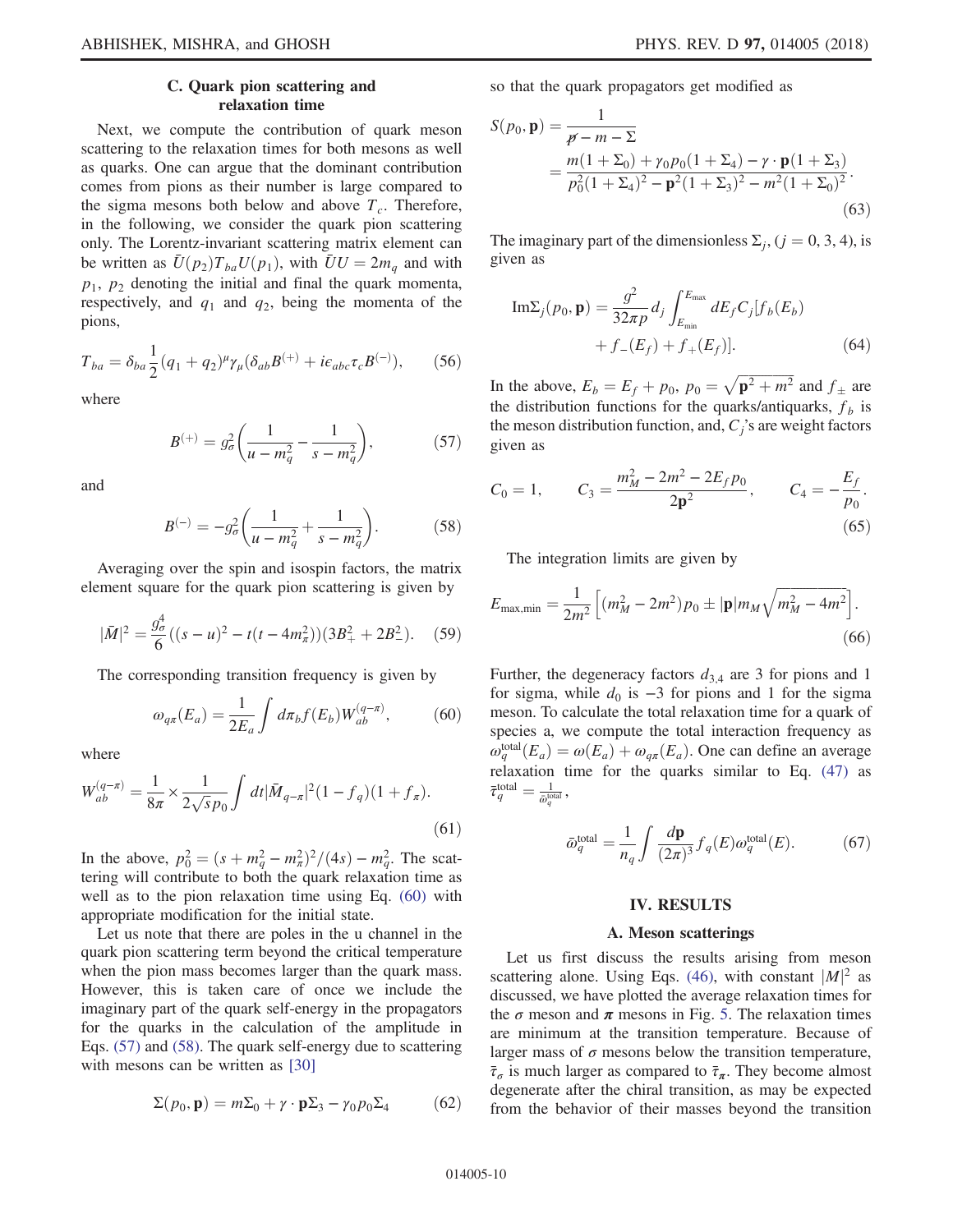<span id="page-10-0"></span>

FIG. 5. Average relaxation time for pions (solid line) and sigma meson (dotted line). Only meson-meson scatterings are considered here.

temperature. We may comment here that the particle with larger relaxation time dominates the viscosities as it can transport energy and momentum to larger distances before interacting. In Fig. [6](#page-10-1), we have shown the behavior of the specific viscosities (normalized to entropy density) as a function of temperature. In Fig. [6\(a\),](#page-10-1) we have plotted the temperature dependence of the ratio  $\eta/s$  for  $\mu=0$ . The behavior of this ratio is essentially determined by the behavior of the relaxation time. Similar to Fig. [5](#page-10-0),  $\eta/s$  shows a minimum at the crossover temperature, and the value at the minimum is about  $\eta$ /s ~ 0.053, which is slightly lower than the KSS bound of  $1/4\pi$ . We note that we have considered here only the contributions from meson scatterings. As we shall see later, inclusion of quark degrees of freedom increases the ratio. We have also compared with linear sigma model calculations [\[38\]](#page-16-2) in which the quark as well as Polyakov loop contributions are not taken into account. The general behavior of the present calculations is similar to earlier calculations in the sense of having a minimum at the chiral crossover temperature. However, the magnitude of the ratio at the critical temperature is smaller compared to Ref. [\[38\].](#page-16-2) This is probably due to the fact that the entropy density in the present calculations has contributions including those of the gluon included through the Polyakov loop potential. The large entropy density, we believe, decreases the magnitude of the ratio.

In Fig. [6\(b\)](#page-10-1), the ratio of bulk viscosity to entropy is plotted, which shows a maximum at the transition temperature. We have also plotted in the same figure the results without quarks and the Polyakov loop potential. The present results show a distinct peak structure in the  $\zeta/s$ ratio at the crossover temperature. Let us note that such a peak is expected as an effect of large conformality violation at the transition temperature as indicated in lattice simulations [\[28,60\]](#page-15-14). In Ref. [\[38\]](#page-16-2), a peak structure is seen for a heavier sigma meson ( $m_{\sigma} = 900$  MeV), which was interpreted as an effect of stronger self-coupling  $\lambda$  for higher  $M_{\sigma}$ . However, in the present case, this arises with quark and Polyakov loop degrees of freedom even with a lighter  $M_{\sigma} = 600$  MeV. The other characteristic feature of the

<span id="page-10-1"></span>

FIG. 6. Computations show mesonic contribution calculated using only meson-meson interactions. (a) Shear viscosity–to-entropy ratio for  $\mu = 0$ . Present results are shown by solid lines. The two dot dashed curves correspond to results of the linear sigma model of Ref. [\[38\]](#page-16-2) corresponding two different masses for sigma mesons. (b) Bulk viscosity–to-entropy ratio for  $\mu = 0$ . Results for current calculations are shown by the solid line. The other results correspond to the work by Kapusta et al. (short dashed line) of the linear sigma model with ( $m_{\sigma} = 600$  MeV) and Kapusta *et al.* (dash dot curve) for the linear sigma model with  $m_{\sigma} = 900$  MeV [\[38\]](#page-16-2).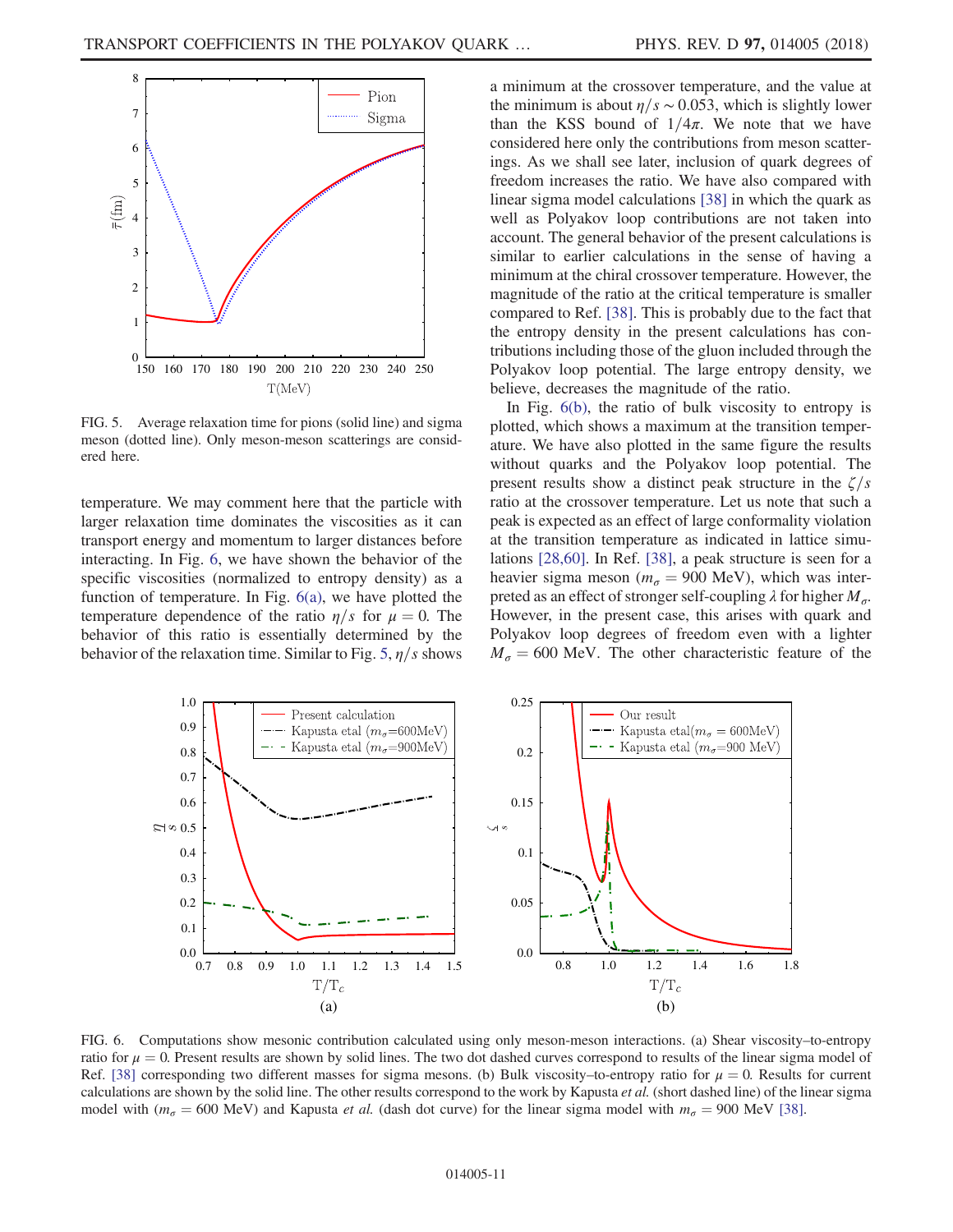present calculation is that, beyond the critical temperature, the ratio  $\zeta/s$  falls at a slower rate as compared to results of previous calculations. This has to do with the fact that the velocity of sound approaches the ideal gas limit slowly as the effect of Polyakov loops on the quark distribution function remains significant beyond the critical temperature. In fact, at the transition temperature, the value of the Polyakov loop remains about half its value of the ideal limit. Apart from this, the masses of mesons also get affected by the quark distribution functions significantly beyond the critical temperature. These nonideal effects lead to a slower decrease of the ratio beyond the critical temperature.

### B. Quark scatterings

Next, we discuss quark scattering. In Fig. [7,](#page-11-0) we show the behavior of average relaxation time for quark scattering. The quark scattering through the exchange of mesons is shown by the solid line in the figure. Let us recall that the average relaxation time is inversely proportional to the transition rate, which is related to the cross section. The dominant contribution here comes from the quarkantiquark scattering from the s channels through propagation of the resonance states, the pions, and the sigma mesons. The masses of the sigma meson decrease with temperature, becoming a minimum at the transition temperature, leading to an enhancement of the cross section. Beyond this, the cross section decreases due to the increase in the masses of the mesons. This, in turn, leads to a minimum in the relaxation time.

The average relaxation time for quarks including the quark meson scattering along with the quark scattering is shown as the dashed curve in Fig. [7](#page-11-0). This curve lies below the quark-quark scattering curve as there is an additional contribution to the transition rate from the quark meson scattering. Below the critical temperature, the quark meson scattering dominates over the quark-quark scattering due to the smaller mass of the pions as compared to the massive constituent quarks. Beyond the critical temperature, one would have expected the quark meson scattering contribution to be negligible because of the suppression due to the large meson masses. However, as was noted earlier, beyond the critical temperature, there are poles in the scattering amplitude in the  $u$  channel for quark-pion scattering as the pion mass becomes larger than the quark masses. This is, however, regulated by the finite width of the quarks as calculated in Eq. [\(62\).](#page-9-4) Nonetheless, the contribution of the quark-pion scattering to the total quark interaction frequency  $\omega_{a\pi}(E)$  is non-negligible beyond the critical temperature.

We next discuss the contribution of different scatterings to the specific shear viscosity  $\eta/s$ . The same is shown in Fig. [8\(a\)](#page-12-0) for vanishing chemical potential. The contribution from the mesons to the shear viscosity arising from the meson scatterings only is shown by the green dashed curve,

<span id="page-11-0"></span>

FIG. 7. Average relaxation time for quarks arising from quark scattering. The solid curve corresponds to quark quark-quark and quark-antiquark scattering with meson exchange. The dashed curve corresponds to including the effect of quark meson scatterings. Both the curves correspond to the  $\mu = 0$  case.

while the effect of including the meson-quark scattering is shown by the maroon dotted curve. Similarly, the quark contribution to this ratio  $\eta/s$  arising from quark-quark scattering only is shown by the red solid line, while the total contributions including the quark-pion scattering is shown by the blue dotted line. This also demonstrates the importance of the scattering of quarks and mesons to the total viscosity coefficient. The total contributions from both the quarks and mesons is shown as the black dashed curve in Fig. [8](#page-12-0).

In a similar manner, various contributions to the specific bulk viscosity ( $\zeta/s$ ) coefficient are shown in Fig. [8\(b\).](#page-12-0) As may be observed, while no peak structure is seen for this coefficient from the contributions arising from quarks scatterings only, such a structure is seen only when one includes the quark meson scattering. The total effect is shown as a black dashed curve in Fig. [8\(b\).](#page-12-0)

In Fig. [9,](#page-12-1) we compare the present results with earlier works on the NJL model. As may be noted, in general, the behavior is similar regarding the shear viscosity–toentropy ratio. Both NJL as well as the present calculations of the PQM model show the similar behavior of having a minimum at the transition temperature as in Refs. [\[24,25\]](#page-15-13). The results of Ref. [\[35\]](#page-15-17), on the other hand, show a monotonic decrease with temperature. The bulk viscosity– to-entropy ratio here, however, shows a much faster rise as the temperature is lowered below the critical temperature. In fact, both the specific viscosities rise much faster compared to NJL models below the critical temperature in the PQM model considered here. The reason could be due to the fact that the entropy density for the PQM model is smaller compared to NJL models. The Polyakov loop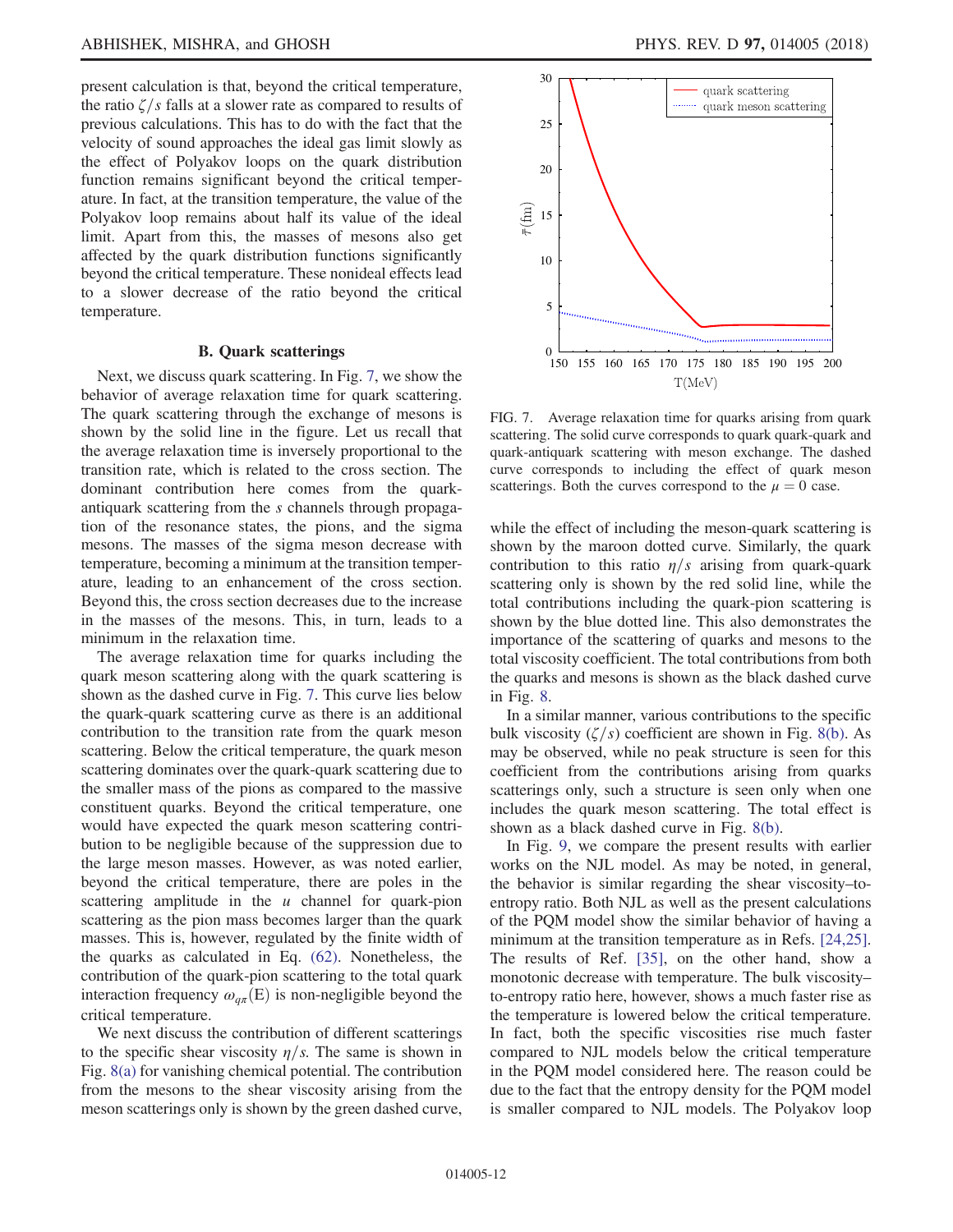<span id="page-12-0"></span>

FIG. 8. Different contributions for specific viscosity coefficients.  $\eta/s$  is shown in the left, while  $\zeta/s$  is shown on the right. In both the figures, contributions from the quarks with relaxation time computed using only quark-quark scattering(red solid line) and also including quark-meson scattering(blue dotted line) are shown as a function of temperature. The contribution of the mesons due to meson-meson scattering (green dashed curve) and including meson-quark scattering (maroon short dashed curve) is also shown. The total contribution from the quarks and mesons is shown by the black long dashed curve. All the curves correspond to the  $\mu = 0$  case.

decreases as the temperature is lowered, which leads to a suppression of quark distribution functions, leading to decrease of entropy density at a faster rate as compared to the NJL model. Moreover, within the present approximation, pions do not contribute to the thermodynamics

here. Further, for temperature larger than the critical temperature, the bulk viscosity vanishes slowly with an increase in temperature as compared to the NJL model. This is due to the fact that the Polyakov loop variable takes its asymptotic values only at very high temperatures.

<span id="page-12-1"></span>

FIG. 9. (a) Shear viscosity–to-entropy ratio for  $\mu = 0$ . Present results are shown by solid lines. The dotted line corresponds to results of the NJL model of Ref. [\[24\],](#page-15-13) the short dashed curve corresponds to results of Marty *et al.* Ref. [\[35\]](#page-15-17), and the long dashed curves correspond to the results of Deb *et al.* of Ref. [\[25\].](#page-15-18) (b) The results of the bulk viscosity–to-entropy ratio compared with other results in NJL models. The notation is similar to that of (a).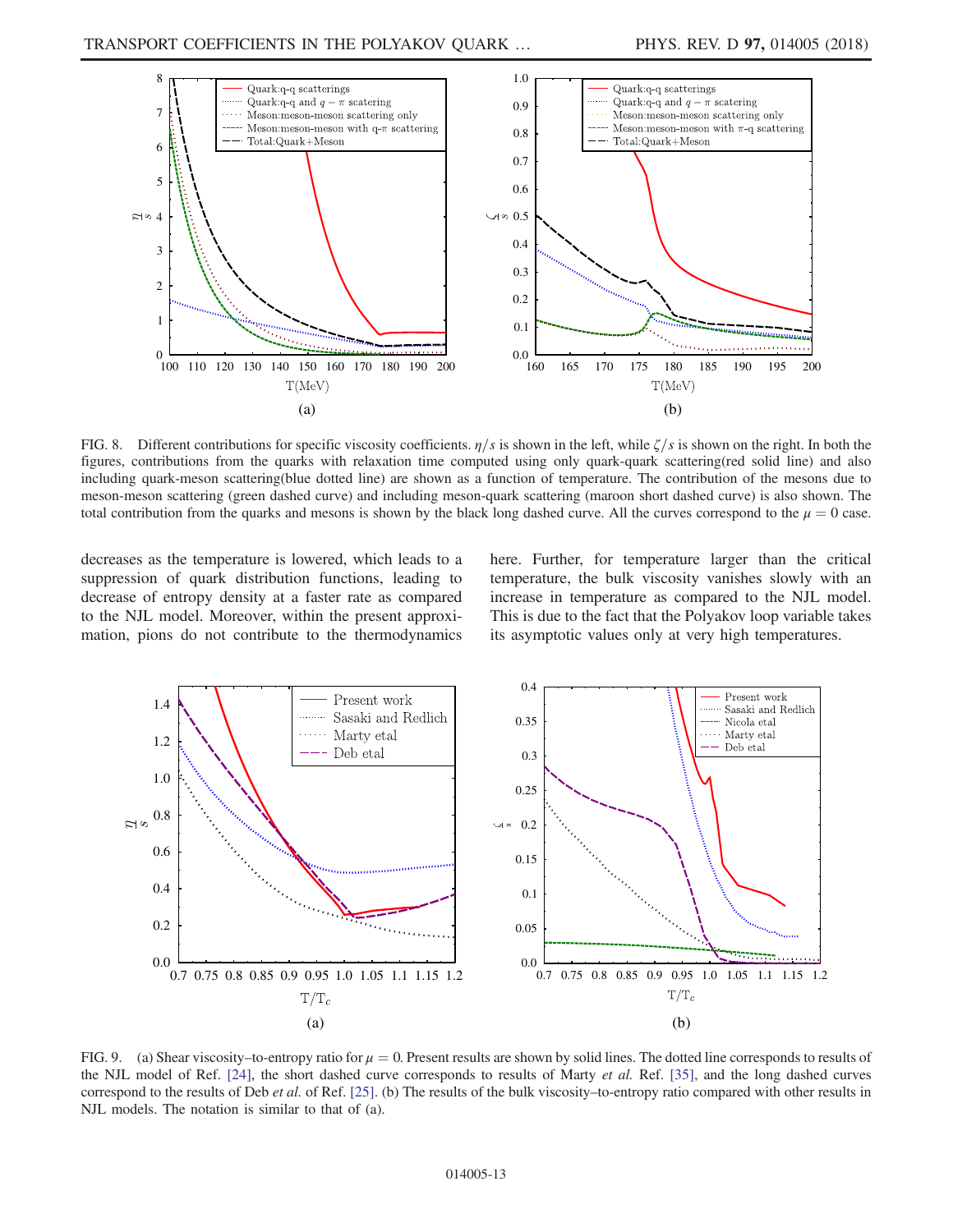<span id="page-13-0"></span>

FIG. 10. Average relaxation time of quarks and antiquarks for  $\mu = 100$  MeV. The solid line corresponds to the case of  $\mu = 0$  MeV.

Next, we discuss the effect of finite chemical potential on the transport coefficients. To begin with, let us note that the average relaxation time  $\bar{\tau}_a$  as in Eq. [\(67\)](#page-9-5) depends both on the transition rate and the density of the particles in the initial state. To this end, let us discuss the case of  $T > T_c$ . Here, the quark densities are larger than those of antiquarks. Further, the dominant contribution in this range of temperatures arises from  $u\bar{d} \rightarrow u\bar{d}$  scatterings. As there are fewer antiquarks to scatter off, the average transition frequency of quark-antiquark scattering decreases. This leads to  $\bar{\tau}_q(\mu) > \bar{\tau}_q(\mu = 0)$ . On the other hand, for the antiquarks, there are more quarks to scatter off than compared to the case of  $\mu = 0$ . Hence, this leads to  $\bar{\tau}_{\bar{\theta}}(\mu) < \bar{\tau}_{\bar{\theta}}(\mu = 0)$ . This expected behavior is seen in Fig. [10](#page-13-0). Next, let us consider the case  $T < T_c$ . In this case, the antiquark density is heavily suppressed due to constituent quark mass, and the chemical potential and dominant contribution for quark relaxation time therefore arises from quark-quark scatterings. This leads to  $\overline{\tau}_q(\mu) < \overline{\tau}_q(\mu = 0)$ . On the other hand, for the antiquarks, though their number density is smaller, their interaction frequency is enhanced both by the larger amplitude for  $M_{\mu \bar{d} \rightarrow \mu \bar{d}}$  scattering and the larger number of quarks as compared to case at  $\mu = 0$ . This leads to  $\bar{\tau}_{\bar{q}}(\mu)$  <  $\bar{\tau}_q(\mu = 0) < \bar{\tau}_{\bar{q}}(\mu = 0)$ . This general behavior is reflected in the average relaxation time dependence on T in Fig. [10](#page-13-0) below the critical temperature.

In Fig. [11](#page-13-1), we have shown the results for the viscosities at  $\mu = 100$  MeV. Figure [11\(a\)](#page-13-1) shows the variation of the specific shear viscosity  $(\eta/s)$  as a function of temperature for zero and finite chemical potential. The behavior of shear viscosity essentially follows that of the behavior of the relaxation time.  $\eta/s$  has a minimum at the critical temperature with  $\eta/s|_{\text{min}} \sim 0.23$  ( $\mu = 0$ ) due to suppression of the scattering cross section at higher temperature. At finite  $\mu$ , the ratio is a little higher as compared to the value at vanishing  $\mu$ . This is due to two reasons. First, the relaxation time at nonzero chemical potential is larger, and, moreover, the quark density also becomes larger at finite chemical potential. At temperatures below the critical temperature and near the critical temperature,  $\eta/s(\mu) < \eta/s(\mu = 0)$ as the relaxation time is lower. However, at lower

<span id="page-13-1"></span>

FIG. 11. Viscosities for  $\mu = 100$  MeV. The left figure shows  $\eta/s$  as a function of temperature for  $\mu = 0$  MeV (solid line) and  $\mu = 100$  MeV (dotted line). The right figure shows the ratio  $\zeta/s$  as a function of temperature.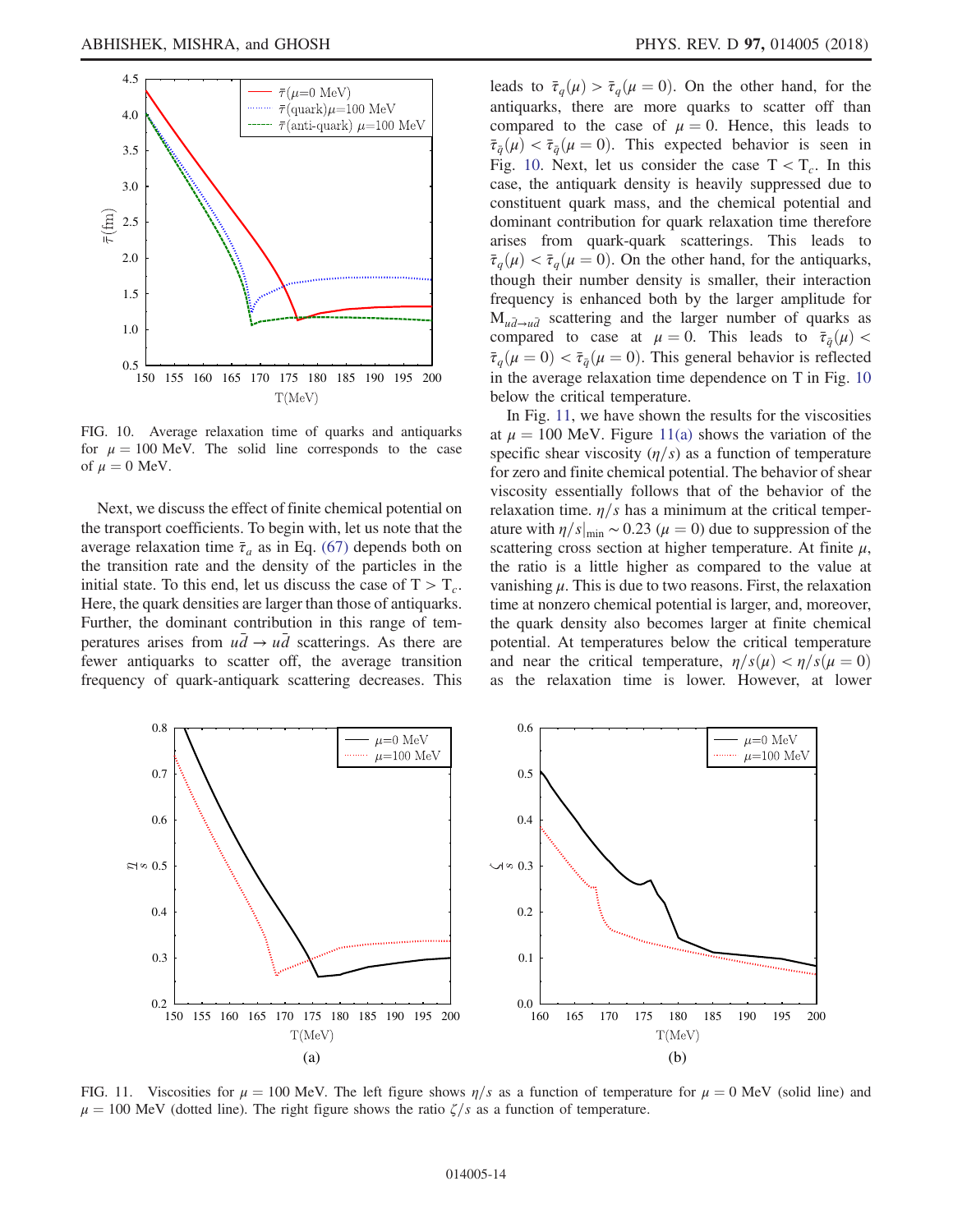temperatures, the meson scattering becomes significant, and  $\eta$ /s for finite chemical potential becomes similar to that at vanishing chemical potential as is observed in the figure.

In Fig. [11\(b\),](#page-13-1) we have plotted the bulk viscosity–toentropy ratio for  $\mu = 0$  MeV and  $\mu = 100$  MeV. It turns out that at finite  $\mu$  the specific bulk viscosity is smaller than the value at  $\mu = 0$  MeV. The reason for it is the fact that the dominating contribution to the finite  $\mu$  arises from the term  $M^2 - TM \frac{dM}{dT} - \mu M \frac{dM}{d\mu}$  in the expression for  $\zeta/s$  in Eq. [\(35\)](#page-6-3). This is due to the sharp variations of the order parameters at finite chemical potential as may be observed in Fig. [3](#page-5-1). As this term contributes negatively to the expression for  $\zeta$ , the specific bulk viscosity at finite  $\mu$  is lower than that at  $\mu = 0$  MeV.

In Fig. [12](#page-14-0), we have shown the results for thermal conductivity. We have plotted here the dimensionless quantity  $\lambda/T^2$  as a function of temperature. We have plotted the results for  $\mu = 100$  MeV. As is well known, thermal conduction, which involves the relative flow of energy and baryon number, vanishes at zero baryon density. In fact,  $\lambda$  diverges as  $1/n^2$ , as may be expected from the expression given in Eq. [\(36\)](#page-6-4). However, in the dissipative current, the conductivity occurs as  $\lambda n^2$  [\[61,62\],](#page-16-18) and the heat conduction vanishes for  $\mu = 0$  [\[63\]](#page-16-19). On the other hand, in some cases, such as when the pion number is conserved, heat conduction can be sustained by pions. In the presence of a pionic chemical potential corresponding to a conserved pion number, thermal conductivity can be nonzero at vanishing baryonic chemical potential. This has been the basis for the estimation of thermal conductivity at zero baryon density but finite pion density [\[31,40,47\]](#page-15-19). However, in the present case, we consider the case of vanishing pion chemical potential and show only the contribution of quarks to thermal conductivity.

<span id="page-14-0"></span>

FIG. 12. Thermal conductivity in units of  $T^2$  as a function of temperature for  $\mu = 100$  MeV.

As expected from the behavior of the relaxation time, the specific thermal conductivity has a minimum at the critical temperature similar to Ref. [\[25\]](#page-15-18) for the NJL model. The sharp rise of  $\lambda/T^2$  can be understood by performing a dimensional argument to show that at very high temperature when chiral symmetry is restored the integral increases as T<sup>3</sup> while the prefactor  $w/(nT)$  grows as T<sup>2</sup> for small chemical potentials. Apart from this kinematic consideration, the integrand further is multiplied by  $\tau(E)$ , which itself is an increasing function of temperature beyond  $T_c$ . This leads to the sharp rise of the ratio  $\lambda/T^2$ beyond the critical temperature. Below the critical temperature, however, the ratio decreases, which is in contrast to the NJL results of Ref. [\[25\]](#page-15-18). The reason is twofold. First, the magnitude of the relaxation time decreases when quark meson scattering is included as compared to quark-quark scattering as shown in Fig. [7.](#page-11-0) Apart from this, in the integrand, the distribution functions are suppressed by Polyakov loops as compared to the NJL model. As the antiquark densities are suppressed compared to quark densities at finite chemical potential, the high-temperature behavior is decided by the quark-quark scattering.

### V. SUMMARY

Transport coefficients of hot and dense matter are important inputs for the hydrodynamic evolution of the plasma that is produced following a heavy ion collision. In the present study, we have investigated these coefficients, taking into account the nonperturbative effects related to chiral symmetry breaking as well as confinement properties of strong interaction physics within an effective model, the Polyakov loop extended quark meson coupling model. These coefficients are estimated using the relaxation time approximation for the solutions of the Boltzman kinetic equation.

We first calculated the medium-dependent masses of the mesons and quarks within a mean field approximation. The contribution of the mesons to the transport coefficients has been calculated through estimating the relaxation time for the mesons arising both from meson-meson scattering and meson-quark scattering. The contribution to the transport coefficients arises mostly from the meson scatterings at temperatures below the critical temperature, while above the critical temperature, the contributions arising from the quark scatterings become dominant. In particular, quark meson scattering contributes significantly to the relaxation time for the quarks both below and above the critical temperature. The quark-pion scattering above the critical temperature gives significant contribution due to the pole structure of the corresponding scattering amplitude.

One important approximation in the present analysis is that the kinetic terms for the mesons are not modified at finite temperature and meson dispersion relation remains similar to those at the zero-temperature relativistic dispersion relation. The only temperature effect that remains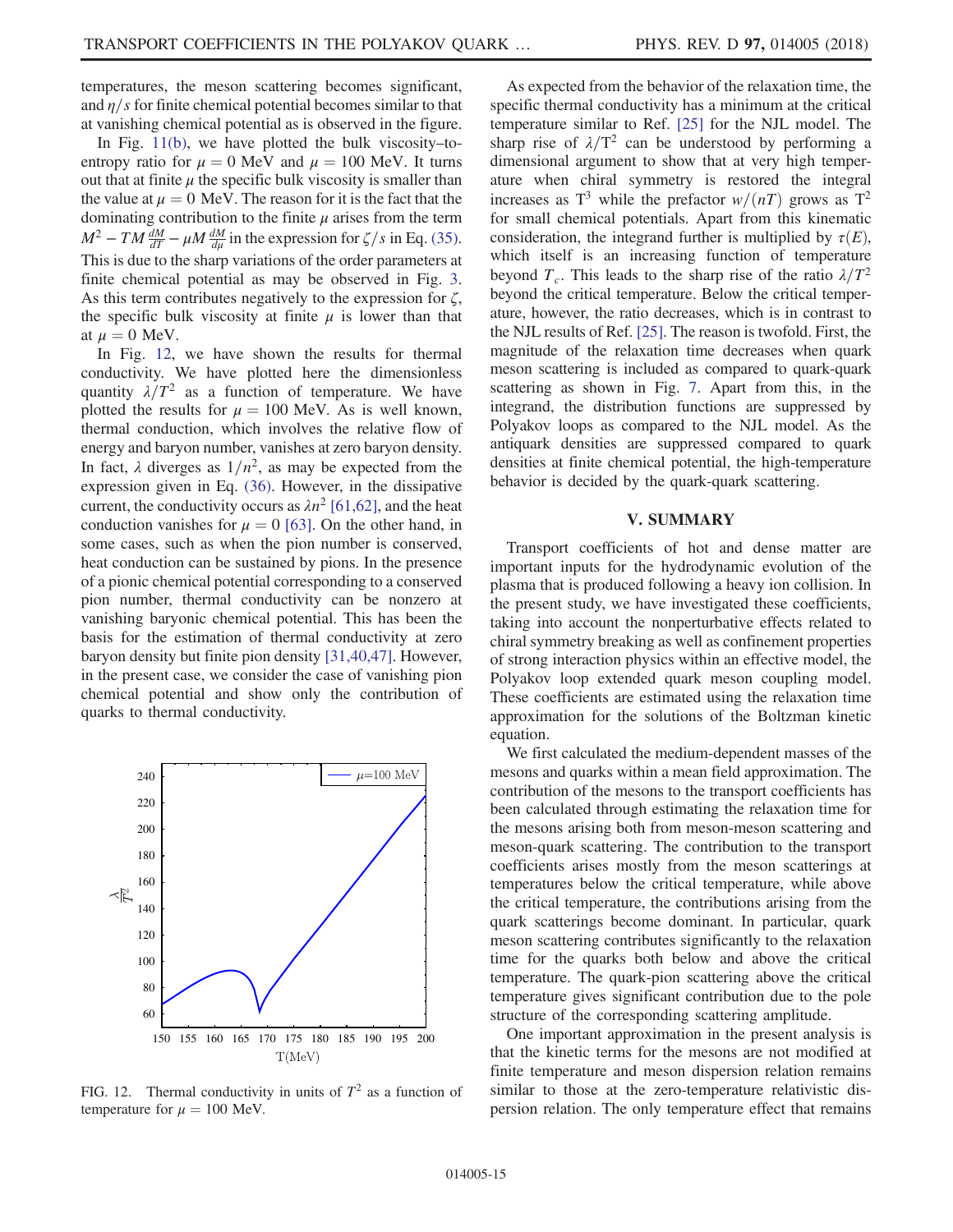in the meson dispersion lies in the temperature-dependent meson masses obtained through the curvature of the effective potential [\[54\].](#page-16-12) A more realistic approach would be to use effective field theory to have different dispersion relations for the mesons [\[64\]](#page-16-20) depending upon their velocities and calculate the scattering processes to estimate the viscosities. However, such an approach is beyond the scope of present work in which we have restricted ourselves to thermal and density effects included in the masses and widths for the mesons.

In general, the effect of Polyakov loops lies in suppressing the quark contribution below the critical temperature. This leads to, in particular, the suppression of thermal conductivity at lower temperature arising from quark scattering. The effect of Polyakov loop also is significant near and above the critical temperature. Indeed, both the remain significantly different from their asymptotic values near the critical temperature. It will be interesting to examine the consequences of such nonperturbative features on the transport coefficients of heavy quarks as well as on the collective modes of QGP above and near the critical temperature. Some of these works are in progress and will be reported elsewhere.

#### ACKNOWLEDGMENTS

The authors would like to acknowledge many discussions with Guru Prasad Kadam and Pracheta Singha. S. G. is financially supported by University Grants Commission Dr. D. S. Kothari Post Doctoral Fellowship (India), under Grant No. F4-2/2006 (BSR)/PH/15-16/0060.

- <span id="page-15-0"></span>[1] U. Heinz and R. Snellings, [Annu. Rev. Nucl. Part. Sci.](https://doi.org/10.1146/annurev-nucl-102212-170540) 63, [123 \(2013\)](https://doi.org/10.1146/annurev-nucl-102212-170540).
- [2] M. Gyulassy and L. McLerran, [Nucl. Phys.](https://doi.org/10.1016/j.nuclphysa.2004.10.034) A750, 30 (2005).
- [3] H. Niemi, G. S. Denicol, P. Huovienen, E. Molnar, and D. H. Rischke, Phys. Rev. Lett. 106[, 212302 \(2011\).](https://doi.org/10.1103/PhysRevLett.106.212302)
- [4] L. P. Csernai, J. I. Kapusta, and L. D. McLerran, [Phys. Rev.](https://doi.org/10.1103/PhysRevLett.97.152303) Lett. 97[, 152303 \(2006\).](https://doi.org/10.1103/PhysRevLett.97.152303)
- [5] M. Luzum and P. Romatschke, [Phys. Rev. Lett.](https://doi.org/10.1103/PhysRevLett.103.262302) **103**, 262302 [\(2009\).](https://doi.org/10.1103/PhysRevLett.103.262302)
- <span id="page-15-1"></span>[6] P. Romatschke and U. Romatschke, [Phys. Rev. Lett.](https://doi.org/10.1103/PhysRevLett.99.172301) 99, [172301 \(2007\)](https://doi.org/10.1103/PhysRevLett.99.172301); T. Hirano and M. Gyulassy, [Nucl. Phys.](https://doi.org/10.1016/j.nuclphysa.2006.02.005) A769[, 71 \(2006\).](https://doi.org/10.1016/j.nuclphysa.2006.02.005)
- [7] C. Gale, S. Jeon, and B. Schenke, [Int. J. Mod. Phys. A](https://doi.org/10.1142/S0217751X13400113) 28, [1340011 \(2013\).](https://doi.org/10.1142/S0217751X13400113)
- <span id="page-15-2"></span>[8] B. Friman et al., The CBM Physics Book: Compressed Baryonic Matter in Laboratory Experiments, Lecture Notes in Physics (Springer, Berlin, 2011).
- <span id="page-15-3"></span>[9] D. Blaschke, J. Aichelin, E. Bratkovskaya, V. Friese, M. Gazdzicki, J. Randrup, O. Rogachevsky, O. Teryaev, and V. Toneev, [Eur. Phys. J. A](https://doi.org/10.1140/epja/i2016-16267-x) 52, 267 (2016).
- <span id="page-15-4"></span>[10] S. Sarkar and R. Sharma, Phys. Rev. D 96[, 094025 \(2017\).](https://doi.org/10.1103/PhysRevD.96.094025)
- <span id="page-15-5"></span>[11] H. Heiselberg and C. Pethick, Phys. Rev. D 48[, 2916 \(1993\).](https://doi.org/10.1103/PhysRevD.48.2916)
- [12] N. Chamel and P. Hansel, [Living Rev. Relativity](https://doi.org/10.12942/lrr-2008-10) 11, 10 [\(2008\).](https://doi.org/10.12942/lrr-2008-10)
- [13] D. Page and S. Reddy, [Annu. Rev. Nucl. Part. Sci.](https://doi.org/10.1146/annurev.nucl.56.080805.140600) 56, 327 [\(2006\).](https://doi.org/10.1146/annurev.nucl.56.080805.140600)
- <span id="page-15-6"></span>[14] D. G. Yakovlev, A. D. Kaminker, O. Y. Gnedin, and P. Haensel, [Phys. Rep.](https://doi.org/10.1016/S0370-1573(00)00131-9) 354, 1 (2001).
- [15] D. G. Yakovlev, O. Y. Gnedin, A. D. Kaminker, K. P. Levenfish, and A. Y. Potekhin, [Adv. Space Res.](https://doi.org/10.1016/j.asr.2003.07.020) 33, 523 [\(2004\).](https://doi.org/10.1016/j.asr.2003.07.020)
- <span id="page-15-7"></span>[16] N. Andersson, [Astrophys. J.](https://doi.org/10.1086/305919) 502, 708 (1998); N. Andersson and K. D. Kokkotas, [Mon. Not. R. Astron. Soc.](https://doi.org/10.1046/j.1365-8711.1998.01840.x) 299, 1059 [\(1998\).](https://doi.org/10.1046/j.1365-8711.1998.01840.x)
- [17] T. K. Jha, H. Mishra, and V. Sreekanth, [Phys. Rev. C](https://doi.org/10.1103/PhysRevC.82.025803) 82, [025803 \(2010\).](https://doi.org/10.1103/PhysRevC.82.025803)
- <span id="page-15-8"></span>[18] J. I. Kapusta, Relativistic Nuclear Collisions, Landolt-Bornstein New Series, edited by R. Stock (Springer-Verlag, Berlin, 2010), Vol. I/23.
- <span id="page-15-10"></span><span id="page-15-9"></span>[19] R. Kubo, [J. Phys. Soc. Jpn.](https://doi.org/10.1143/JPSJ.12.570) **12**, 570 (1957).
- [20] P. Kovtun, D. T. Son, and A. O. Starinets, [Phys. Rev. Lett.](https://doi.org/10.1103/PhysRevLett.94.111601) 94[, 111601 \(2005\).](https://doi.org/10.1103/PhysRevLett.94.111601)
- <span id="page-15-11"></span>[21] P. Arnold, G. D. Moore, and L. G. Yaffe, [J. High Energy](https://doi.org/10.1088/1126-6708/2000/11/001) [Phys. 11 \(2000\) 001;](https://doi.org/10.1088/1126-6708/2000/11/001) [01 \(2003\) 030;](https://doi.org/10.1088/1126-6708/2003/01/030) [05 \(2003\) 051.](https://doi.org/10.1088/1126-6708/2003/05/051)
- <span id="page-15-12"></span>[22] N. Demir and S. A. Bass, [Phys. Rev. Lett.](https://doi.org/10.1103/PhysRevLett.102.172302) 102, 172302 [\(2009\).](https://doi.org/10.1103/PhysRevLett.102.172302)
- [23] V. Ozvenchuk, O. Linnyk, M. I. Gorenstein, E. L. Bratkovskaya, and W. Cassing, [Phys. Rev. C](https://doi.org/10.1103/PhysRevC.87.064903) 87, 064903 [\(2013\).](https://doi.org/10.1103/PhysRevC.87.064903)
- <span id="page-15-18"></span><span id="page-15-13"></span>[24] C. Sasaki and K.Redlich, [Nucl. Phys.](https://doi.org/10.1016/j.nuclphysa.2009.11.005) A832, 62 (2010).
- [25] P. Deb, G. P. Kadam, and H. Mishra, [Phys. Rev. D](https://doi.org/10.1103/PhysRevD.94.094002) 94, [094002 \(2016\).](https://doi.org/10.1103/PhysRevD.94.094002)
- [26] A. S. Khvorostukhin, V. D. Toneev, and D. N. Voskresensky, Nucl. Phys. A915[, 158 \(2013\)](https://doi.org/10.1016/j.nuclphysa.2013.07.008).
- [27] A. S. Khvorostukhin, V. D. Toneev, and D. N. Voskresensky, Nucl. Phys. A845[, 106 \(2010\)](https://doi.org/10.1016/j.nuclphysa.2010.05.058).
- <span id="page-15-15"></span><span id="page-15-14"></span>[28] H. B. Meyer, Phys. Rev. Lett. 100[, 162001 \(2008\).](https://doi.org/10.1103/PhysRevLett.100.162001)
- [29] K. Itakura, O. Morimatsu, and H. Otomo, [Phys. Rev. D](https://doi.org/10.1103/PhysRevD.77.014014) 77, [014014 \(2008\).](https://doi.org/10.1103/PhysRevD.77.014014)
- <span id="page-15-20"></span>[30] R. Lang, N. Kaiser, and W. Weise, [Eur. Phys. J. A](https://doi.org/10.1140/epja/i2012-12109-3) 48, 109 [\(2012\).](https://doi.org/10.1140/epja/i2012-12109-3)
- <span id="page-15-19"></span>[31] D. Fernandiz-Fraile and A. Gomez Nicola, [Eur. Phys. J. C](https://doi.org/10.1140/epjc/s10052-009-0935-0) 62[, 37 \(2009\).](https://doi.org/10.1140/epjc/s10052-009-0935-0)
- [32] S. Mitra, S. Ghosh, and S. Sarkar, [Phys. Rev. C](https://doi.org/10.1103/PhysRevC.85.064917) 85, 064917 [\(2012\).](https://doi.org/10.1103/PhysRevC.85.064917)
- [33] M. Prakash, M. Prakash, R. Venugopalan, and G. Welke, Phys. Rep. 227[, 321 \(1993\).](https://doi.org/10.1016/0370-1573(93)90092-R)
- <span id="page-15-16"></span>[34] A. Dobado and S. N. Santalla, [Phys. Rev. D](https://doi.org/10.1103/PhysRevD.65.096011) 65, 096011 [\(2002\);](https://doi.org/10.1103/PhysRevD.65.096011) A. Dobado and F. J. Llanes-Estrada, [Phys. Rev. D](https://doi.org/10.1103/PhysRevD.69.116004) 69[, 116004 \(2004\).](https://doi.org/10.1103/PhysRevD.69.116004)
- <span id="page-15-17"></span>[35] R. Marty, E. Bratkovskaya, W. Cassing, J. Aichelin, and H. Berrehrah, Phys. Rev. C 88[, 045204 \(2013\).](https://doi.org/10.1103/PhysRevC.88.045204)